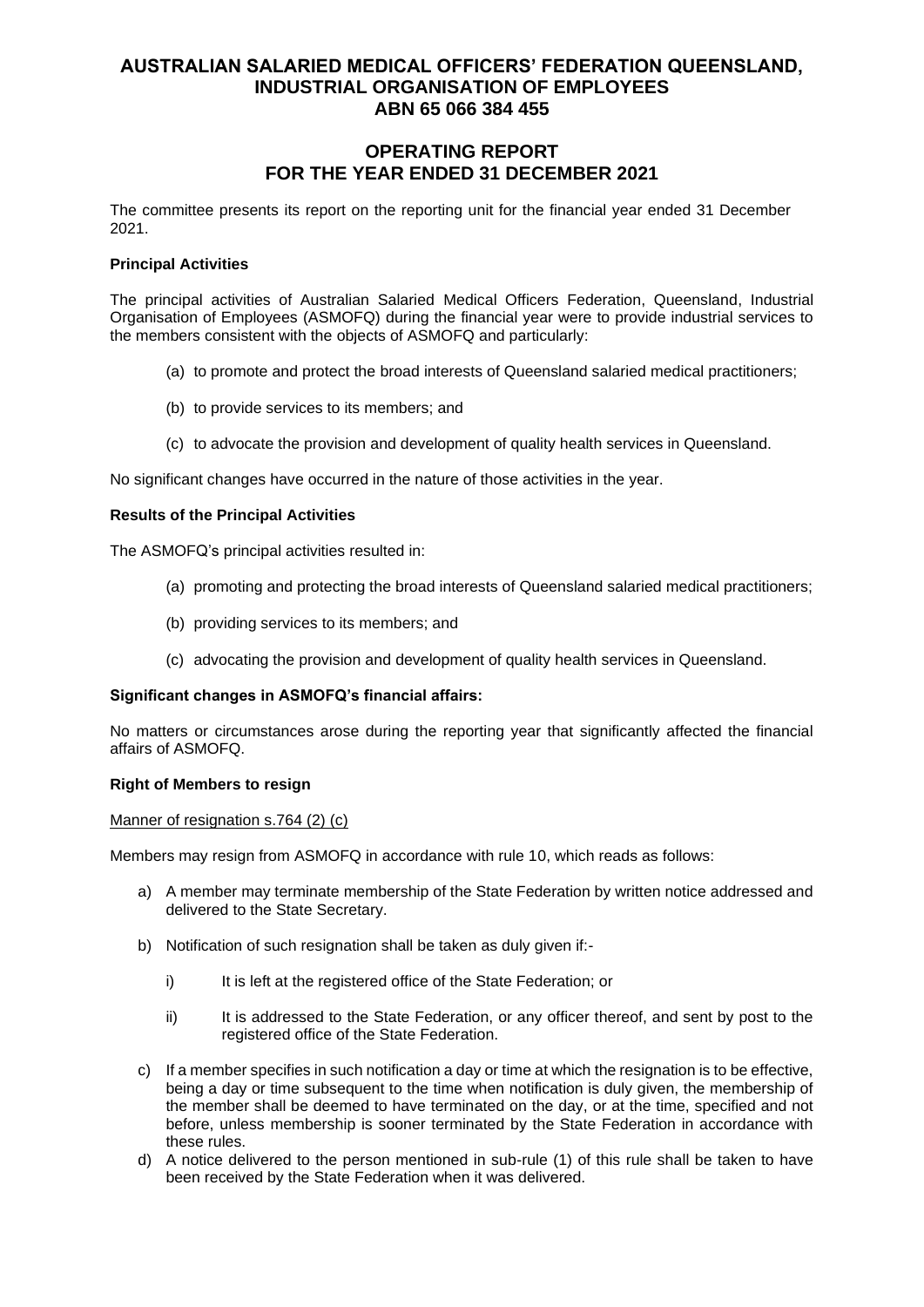# **OPERATING REPORT FOR THE YEAR ENDED 31 DECEMBER 2021**

#### **Right of Members to resign (Continued)**

- e) If the member does not specify in such notification a day or time at which the resignation is to be effective, then the notice of resignation takes effect on the day on which the notice is received.
- f) Termination of membership by resignation does not affect the liability of the member or former member to pay such fees or levies as may have been owing at the date of resignation, and such moneys may be sued for and recovered in the name of the State Federation subject to any limitations of the Act.
- g) A resignation from membership of the State Federation is valid even if it is not effected in accordance with this rule if the member is informed in writing by or on behalf of the State Federation that the resignation has been accepted.
- h) In special circumstances the State Management Committee may by resolution accept the resignation of a member and release the member from any or all outstanding obligations to the State Federation, notwithstanding that the provisions of these rules have not been complied with.
- i) A member, being aware of the death of any other member, shall notify the State Secretary.
- j) An associate member may terminate their associate membership of the State Federation by written notice addressed and delivered to the State Secretary with such resignation taking effect on and from the date it is received by the State Secretary.

### **Number of Members**

The number of persons who, at the end of the financial year, were recorded on the Register of Members was 2,817.

#### **Number of employees**

The number of persons who were, at the end of the period to which the report relates, employees of ASMOFQ, where the number of employees includes both full-time and part-time employees measured on a full-time equivalent basis is 0.0.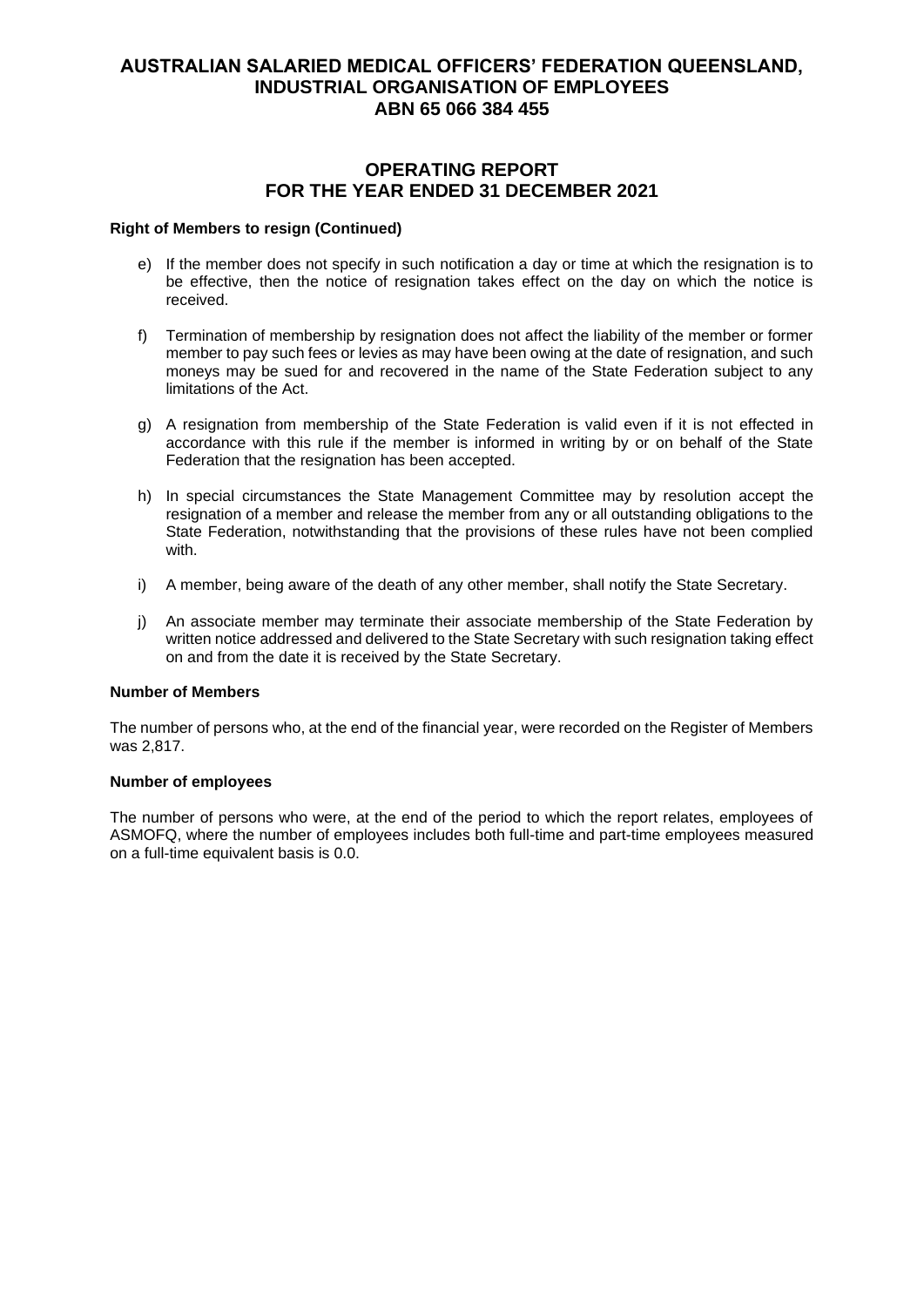# **OPERATING REPORT FOR THE YEAR ENDED 31 DECEMBER 2021**

#### **Members of the Management Committee**

The persons who have held office as members of the Management Committee since the beginning of the financial year are:

| <b>Name</b>           | <b>Position</b>                     | <b>Period of Office</b> |
|-----------------------|-------------------------------------|-------------------------|
| Dr Suzanne Royle      | <b>State President</b>              | $01/01/21 - 29/03/21$   |
| Dr Hau Tan            | <b>State President</b>              | 28/04/21 - 31/12/21     |
|                       | <b>State Vice President</b>         | $01/01/21 - 28/04/21$   |
| Dr Chris Turnbull     | <b>State Vice President</b>         | $28/04/21 - 31/12/21$   |
|                       | State Management Committee Member   | $01/01/21 - 28/04/21$   |
| Dr James Finn         | <b>State Secretary</b>              | $01/01/21 - 29/03/21$   |
| Dr Siyaguna Ekanayake | <b>State Secretary</b>              | $28/04/21 - 31/12/21$   |
|                       | State Management Committee Member   | $01/01/21 - 28/04/21$   |
| Dr Siva Senthuran     | State Assistant Secretary/Treasurer | 28/04/21 - 31/12/21     |
| Dr Nikola Ognyenovits | State Assistant Secretary/Treasurer | $01/01/21 - 25/03/21$   |
| Dr Rachael O'Rourke   | State Management Committee Member   | 28/04/21 - 31/12/21     |
| Dr Dan Halliday       | State Management Committee Member   | $28/04/21 - 31/12/21$   |
| Dr Stephanie Cornish  | State Management Committee Member   | $28/04/21 - 31/12/21$   |
| Dr Dinesh Palipana    | State Management Committee Member   | $28/04/21 - 31/12/21$   |

### **Trustees of Superannuation Entities**

No officer or member of reporting unit is

- (i) a trustee of a superannuation entity or an exempt public sector superannuation scheme, or
- (ii) a director of a company that is a trustee of a superannuation entity or an exempt public superannuation scheme; and

where a criterion for the officer or member being the trustee or director is that the officer or member is an officer or member of a registered organisation.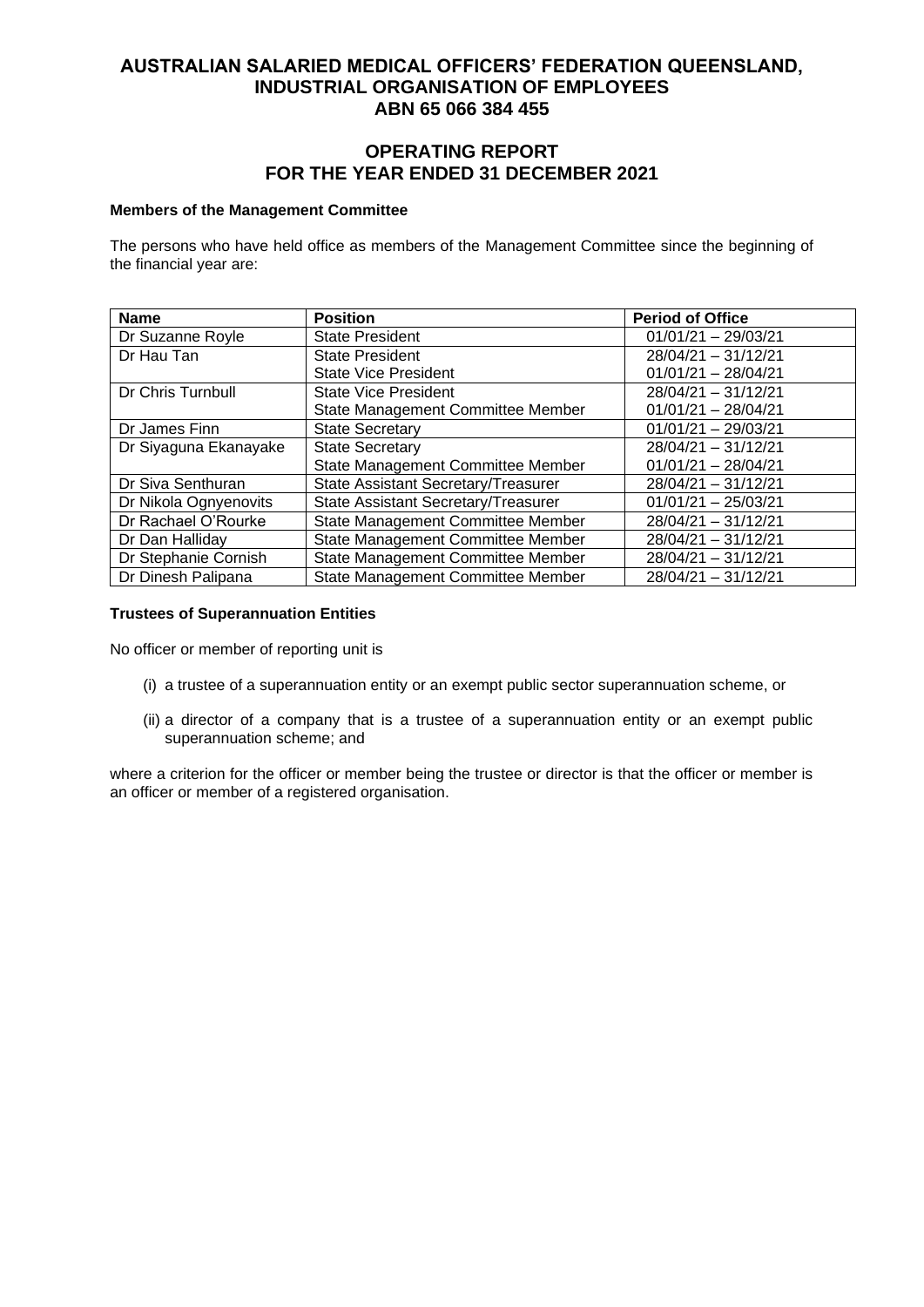# **OPERATING REPORT FOR THE YEAR ENDED 31 DECEMBER 2021**

### **Remuneration Register**

| <b>Officer</b> | Remuneration<br>paid to the<br>officer | Non-cash<br>benefit | Any amount paid to the officer in<br>the officer's capacity as a<br>management committee member |
|----------------|----------------------------------------|---------------------|-------------------------------------------------------------------------------------------------|
| Nil            |                                        |                     |                                                                                                 |

### **Loans, Grants and Donations Register**

| <b>Type</b> | Value | Date<br><b>Issue</b> | of | <b>Recipient</b><br><b>Address</b> | <b>Description</b> | Loan<br>Repayment<br><b>Information</b> |
|-------------|-------|----------------------|----|------------------------------------|--------------------|-----------------------------------------|
| <b>NIL</b>  |       |                      |    |                                    |                    |                                         |

<u>Joseph Williams - </u>

**Dr Siyaguna Ekanayake State Secretary**

**11 May 2022**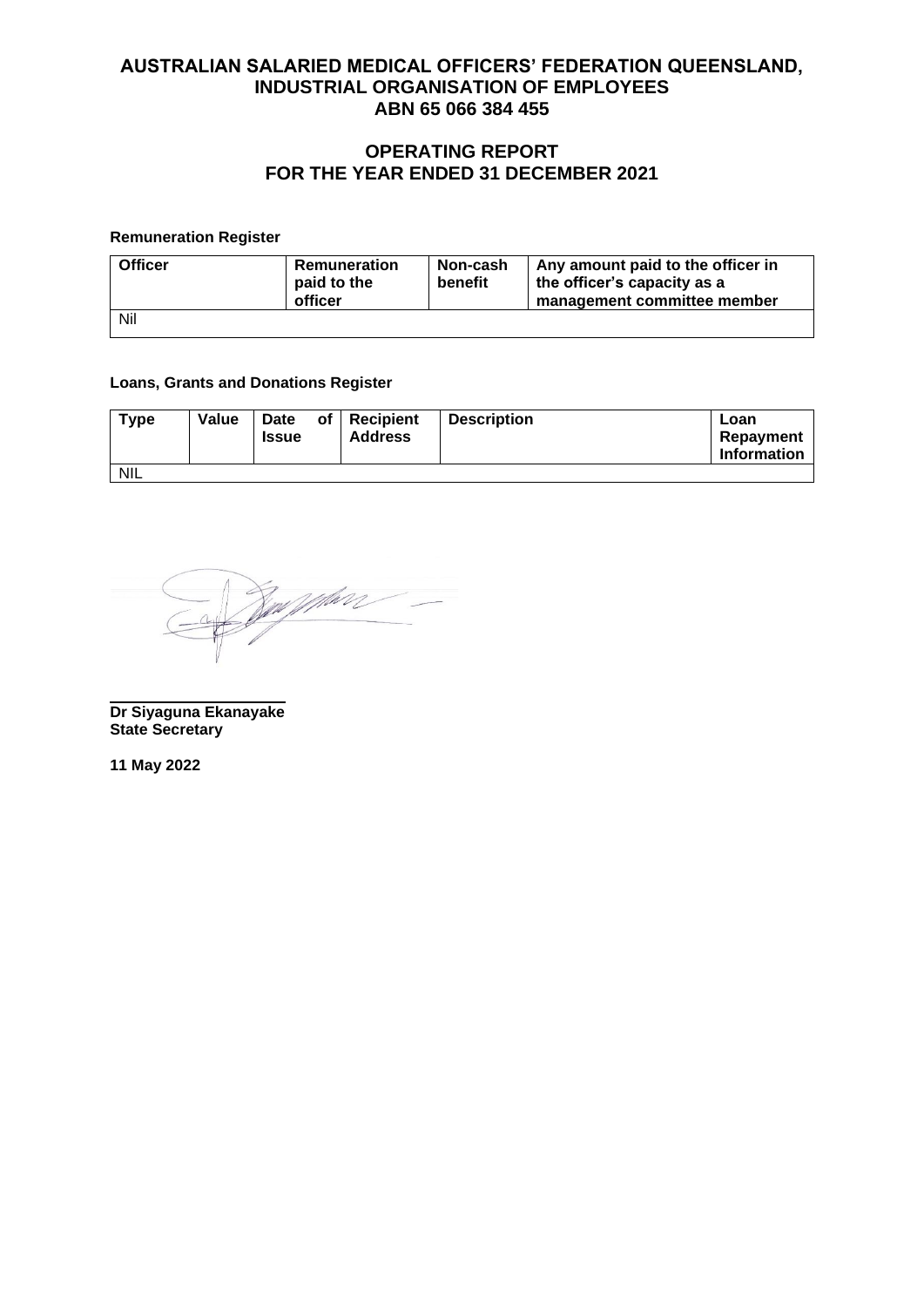# **FINANCIAL REPORT**

**FOR THE YEAR ENDED 31 DECEMBER 2021**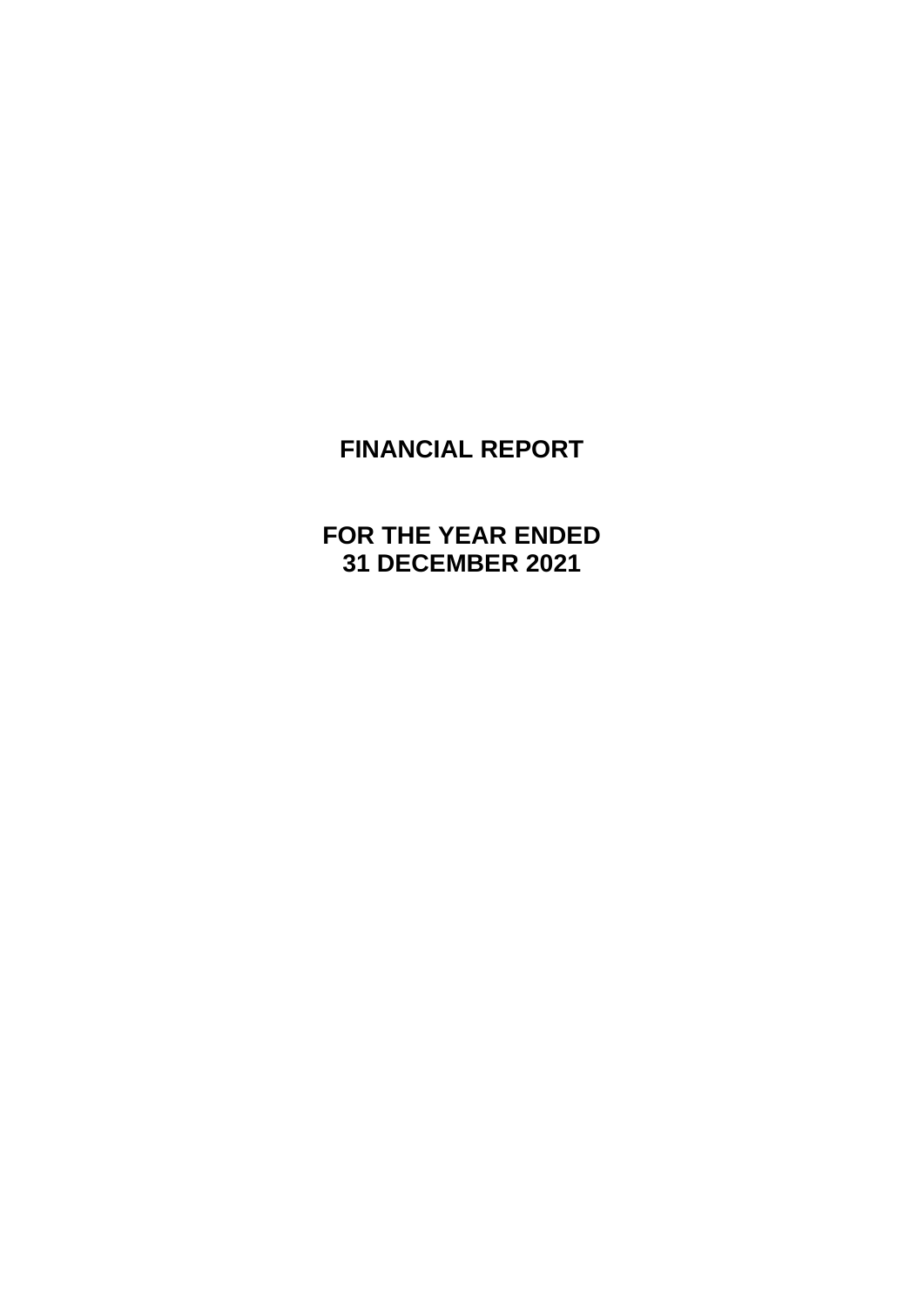# **Table of Contents**

| <b>Statement of Comprehensive Income</b>   | 1            |
|--------------------------------------------|--------------|
| <b>Statement of Financial Position</b>     | $\mathbf{2}$ |
| <b>Statement of Changes in Equity</b>      | 3            |
| <b>Statement of Cash Flows</b>             | 4            |
| <b>Notes to the Financial Statements</b>   | 5            |
| <b>Certificate by Management Committee</b> | 22           |
| <b>Independent Audit Report</b>            | 24           |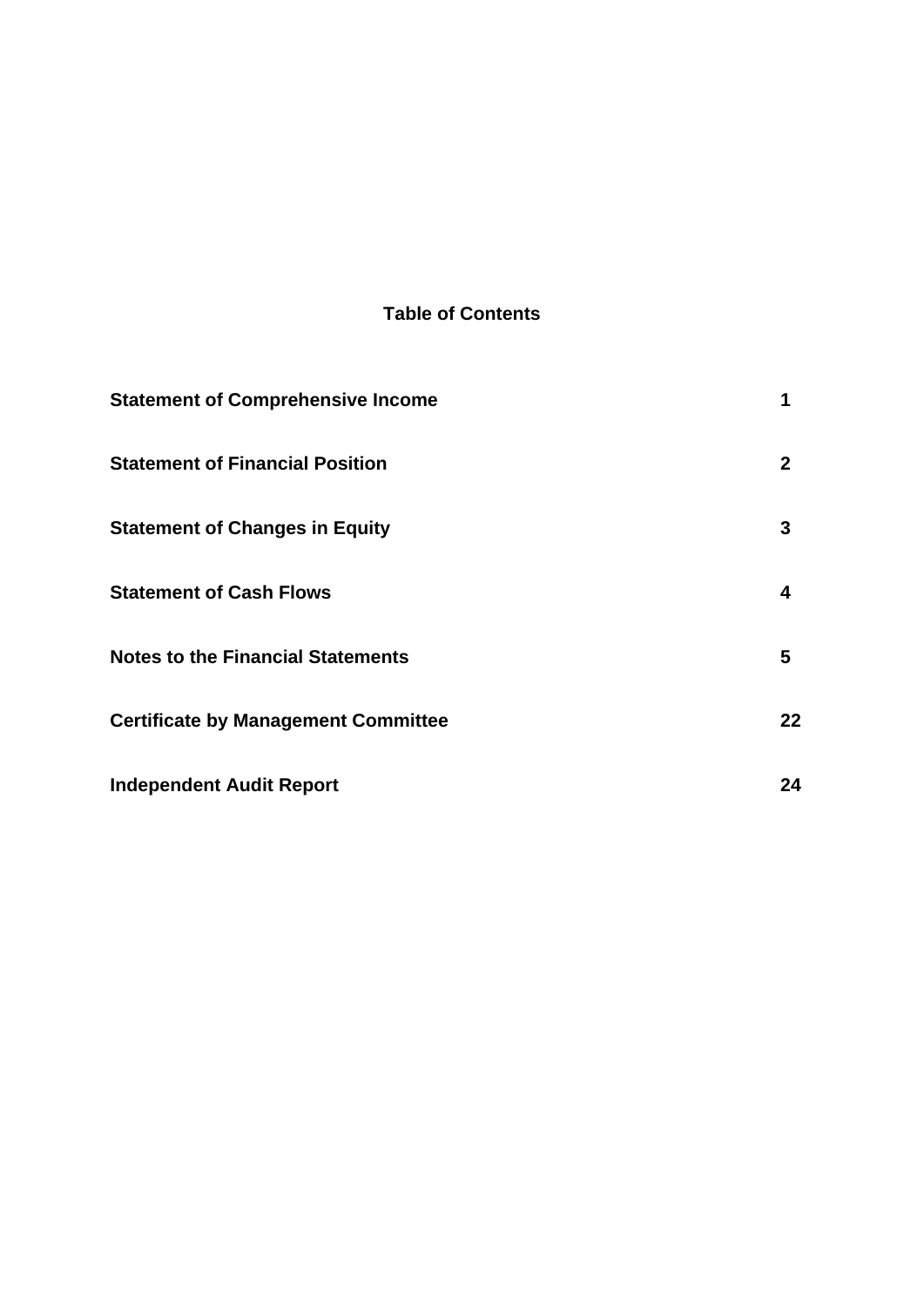# **STATEMENT OF COMPREHENSIVE INCOME FOR THE YEAR ENDED 31 DECEMBER 2021**

|                                                                              | <b>Note</b>    | 2021    | 2020<br>\$ |
|------------------------------------------------------------------------------|----------------|---------|------------|
| Revenue                                                                      |                |         |            |
| AMA Queensland management fees                                               | 11             | 7,500   | 15,000     |
| AMA Queensland conjoint agreement fees                                       | 11             | 406,840 |            |
| <b>Capitation Fees</b>                                                       |                |         |            |
| Compulsory levies or voluntary contributions                                 |                |         |            |
| Grants and donations                                                         | 11             | 15,257  | 10,000     |
| Membership fees                                                              | 11             | 16,323  | 11,705     |
| Other investment income                                                      |                |         |            |
| Receipts from another reporting unit                                         |                |         |            |
| Sundry income                                                                |                |         |            |
| <b>Total Revenue</b>                                                         |                | 445,920 | 36,705     |
| <b>Expenses</b>                                                              |                |         |            |
| <b>Affiliation fees</b>                                                      |                |         |            |
| <b>Bad debts</b>                                                             |                |         |            |
| Bank charges                                                                 |                | 99      | 47         |
| <b>Capitation fees</b>                                                       |                |         |            |
| <b>Compulsory levies</b>                                                     |                |         |            |
| Fees paid to political parties or industrial organisations                   |                |         |            |
| Grants and donations                                                         | $\overline{2}$ | 800     | 2,200      |
| Insurance                                                                    |                | 7,521   | 8,165      |
| Legal fees - Litigation                                                      |                | 36,083  | 33,148     |
| Legal fees - Other matters                                                   |                | 10,600  |            |
| Meeting expenses                                                             |                |         |            |
| Penalties imposed under the Industrial Relations Act 2016                    |                |         |            |
| Officers' and employees' remuneration (wages,                                |                |         |            |
| superannuation and other entitlements                                        |                |         |            |
| Payments to another reporting unit                                           |                |         |            |
| Payments to AMA Queensland as per service agreement                          |                | 30,588  | 11,705     |
| Consideration to employers for collecting membership fee<br><b>Penalties</b> |                |         |            |
| <b>Professional services</b>                                                 | 8              | 1,350   | 1,500      |
| Representatives' fees or allowances                                          |                |         |            |
| Sundry expenditure                                                           |                |         |            |
| Wages and salaries                                                           |                | 44,527  |            |
| Website                                                                      |                | 1,783   | 361        |
| <b>Total Expenses</b>                                                        |                | 133,351 | 57,126     |
|                                                                              |                |         |            |
| Surplus/ (deficit) for the year                                              |                | 312,569 | (20, 421)  |
|                                                                              |                |         |            |
| Other comprehensive income                                                   |                |         |            |
| <b>Total comprehensive income</b>                                            |                | 312,569 | (20, 421)  |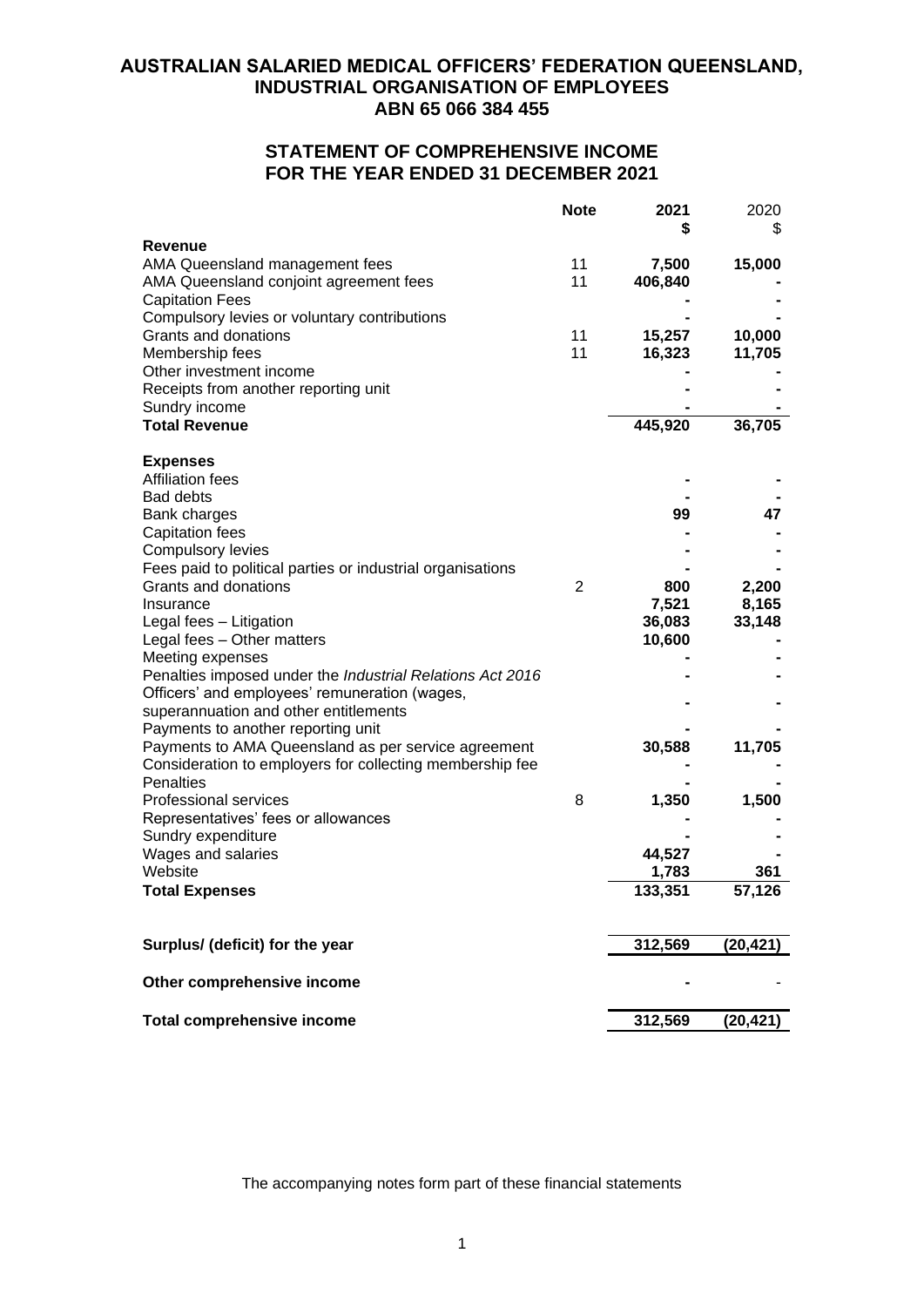# **STATEMENT OF FINANCIAL POSITION AS AT 31 DECEMBER 2021**

|                                    | <b>Note</b>    | 2021    | 2020   |
|------------------------------------|----------------|---------|--------|
|                                    |                | \$      | \$     |
| <b>CURRENT ASSETS</b>              |                |         |        |
| Cash and cash equivalents          | 3              | 302,720 | 11,135 |
| Other current assets               | 4              | 50,111  | 1,071  |
| <b>TOTAL CURRENT ASSETS</b>        |                | 352,831 | 12,206 |
| <b>NON-CURRENT ASSETS</b>          |                |         |        |
| Computer equipment and software    | 5              | 34,643  |        |
| <b>TOTAL NON-CURRENT ASSETS</b>    |                | 34,643  |        |
| <b>TOTAL ASSETS</b>                |                | 387,474 | 12,206 |
| <b>CURRENT LIABILITIES</b>         |                |         |        |
| Accounts payable                   | 6              | 71,957  | 9,258  |
| <b>TOTAL CURRENT LIABILITIES</b>   |                | 71,957  | 9,258  |
| <b>NON-CURRENT LIABILITIES</b>     |                |         |        |
| <b>TOTAL LIABILITIES</b>           |                | 71,957  | 9,258  |
| <b>NET ASSETS</b>                  |                | 315,517 | 2,948  |
| <b>EQUITY</b>                      |                |         |        |
| Retained surplus - General Account | $\overline{7}$ | 315,517 | 2,948  |
| <b>TOTAL EQUITY</b>                |                | 315,517 | 2,948  |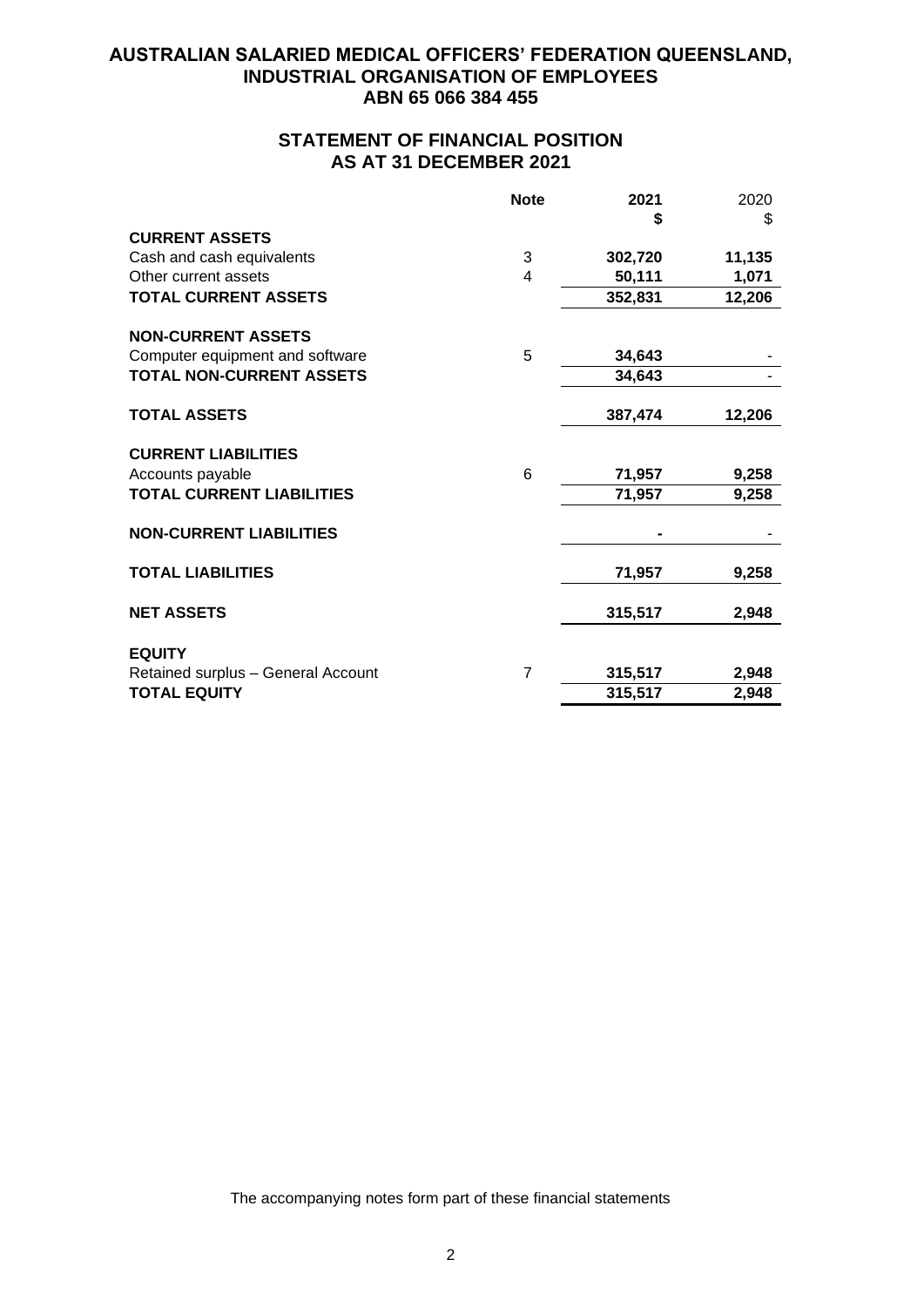# **STATEMENT OF CHANGES IN EQUITY FOR THE YEAR ENDED 31 DECEMBER 2021**

|                                    | <b>Retained</b><br><b>Surplus</b><br>(Deficit) | Other<br><b>Funds</b><br>(Note 5) | <b>Total</b><br>\$ |
|------------------------------------|------------------------------------------------|-----------------------------------|--------------------|
| <b>Balance at 1 January 2020</b>   | 23,369                                         |                                   | 23,369             |
| Deficit for the year               | (20, 421)                                      |                                   | (20, 421)          |
| Other comprehensive income         |                                                |                                   |                    |
| <b>Balance at 31 December 2020</b> | 2,948                                          |                                   | 2,948              |
| Surplus for the year               | 312,569                                        |                                   | 312,569            |
| Other comprehensive income         |                                                | ۰                                 |                    |
| <b>Balance at 31 December 2021</b> | 315,517                                        |                                   | 315,517            |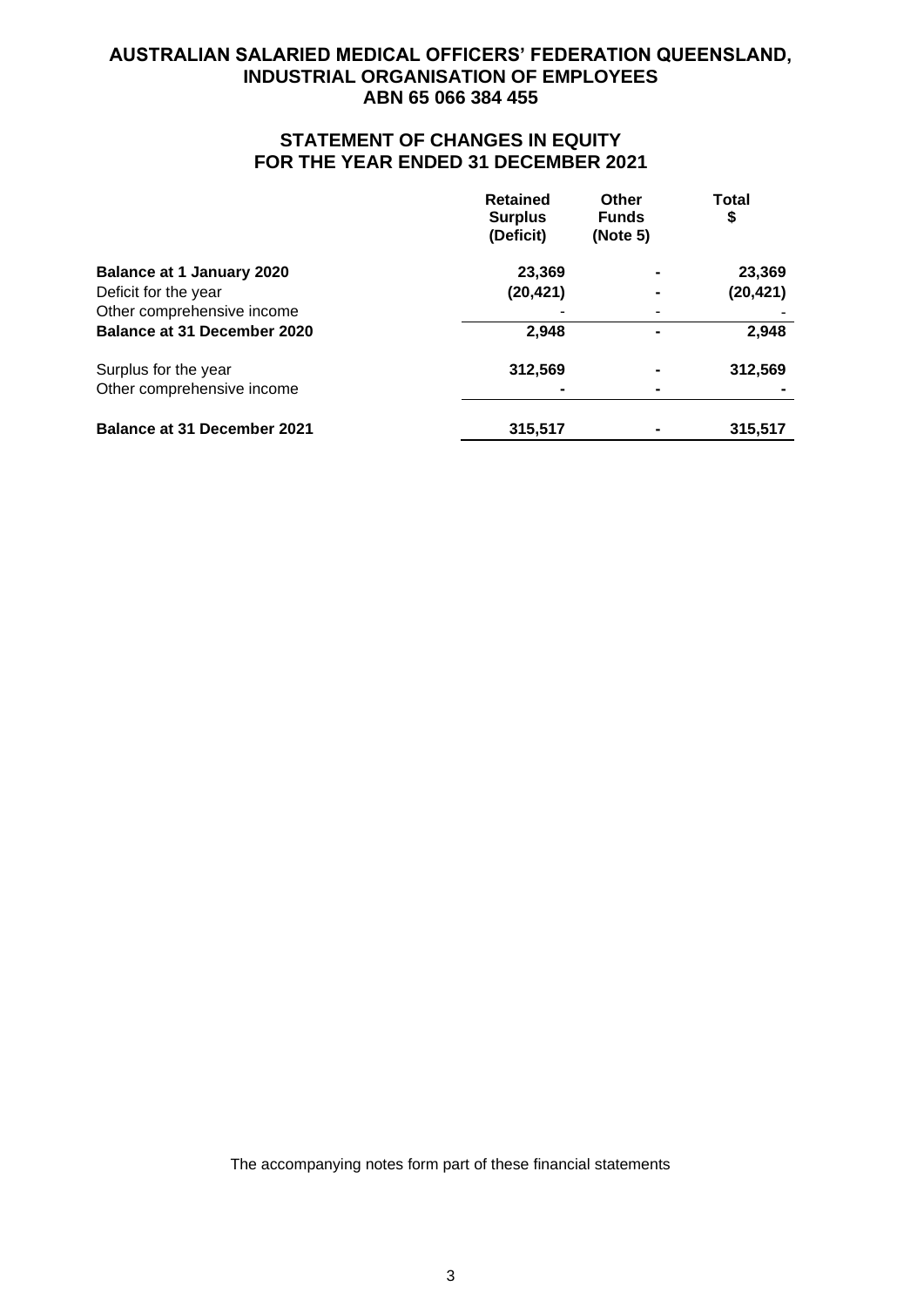# **STATEMENT OF CASH FLOWS FOR THE YEAR ENDED 31 DECEMBER 2021**

|                                                         | <b>Note</b> | 2021       | 2020      |
|---------------------------------------------------------|-------------|------------|-----------|
|                                                         |             | S          | S         |
| <b>OPERATING ACTIVITIES</b>                             |             |            |           |
| Cash received                                           |             |            |           |
| Receipts from other reporting units                     |             |            |           |
| Receipts from members and customers                     |             | 489,793    | 39,376    |
| Payments to suppliers                                   |             | (163, 565) | (58, 573) |
| Payments to other reporting units                       |             |            |           |
| Net cash provided by/ (used in) operating<br>activities | 9(a)        | 326,228    | (19, 197) |
| <b>INVESTING ACTIVITIES</b>                             |             |            |           |
| Purchase of property, plant and equipment               |             | (34, 643)  |           |
| Net cash used in operating activities                   |             | (34, 643)  |           |
| <b>FINANCING ACTIVITIES</b>                             |             |            |           |
| Net increase/ (decrease) in cash for the year           |             | 291,585    | (19,197)  |
|                                                         |             |            | 30,332    |
| Cash at the beginning of the financial year             |             | 11,135     |           |
| Cash at the end of the financial year                   | 9(b)        | 302,720    | 11,135    |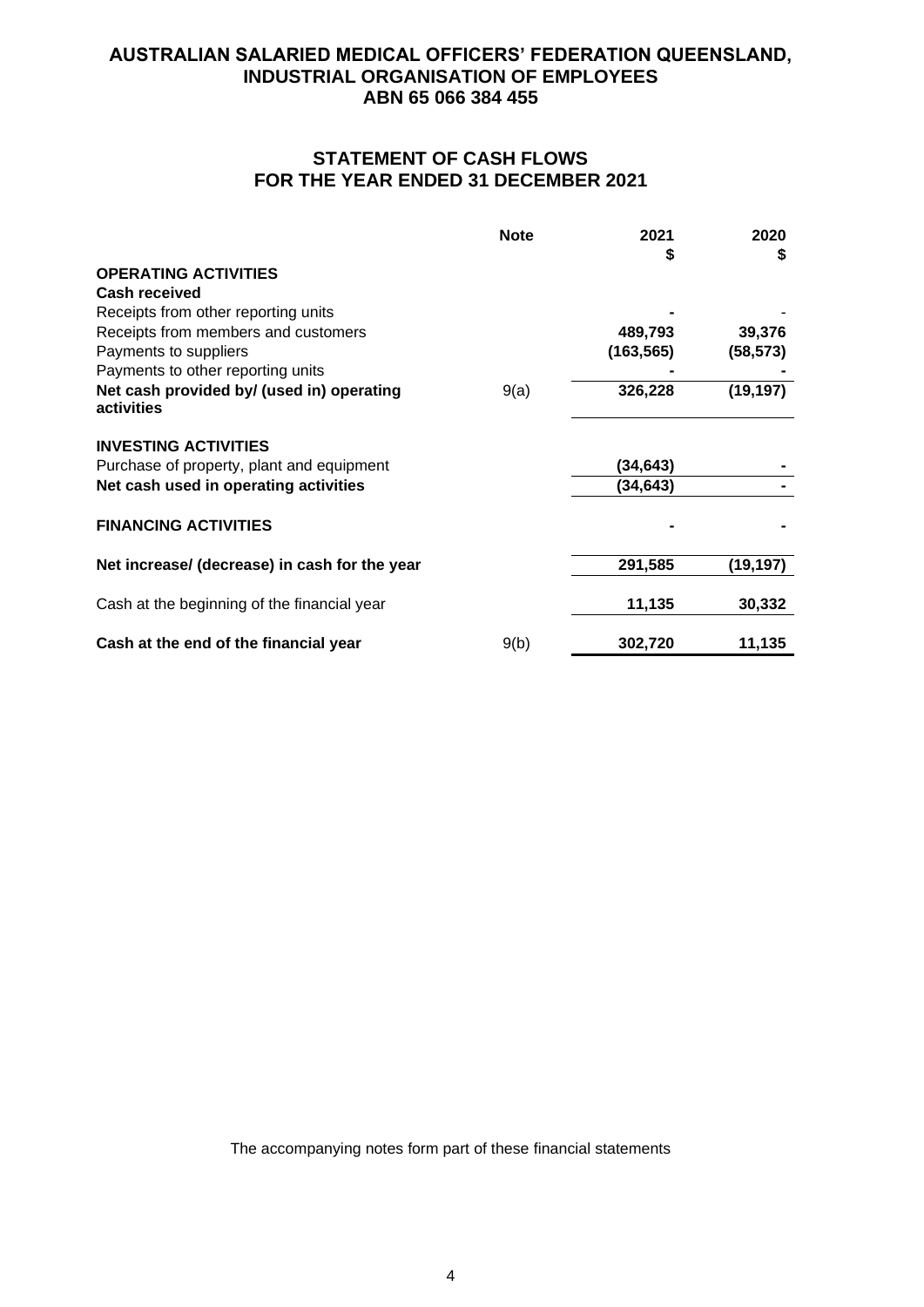# **NOTES TO AND FORMING PART OF THE FINANCIAL STATEMENTS FOR THE YEAR ENDED 31 DECEMBER 2021**

### **Note 1: Statement of Significant Accounting Policies**

The financial report is a general purpose financial report that has been prepared in accordance with Australian Accounting Standards, Australian Accounting Interpretations, other authoritative pronouncements of the Australian Accounting Standards Board and the requirements of the *Industrial Relations Act 2016 and the Industrial Relations Regulations 2018*.

Australian Salaried Medical Officers' Federation Queensland, Industrial Organisation of Employees is a union, incorporated and domiciled in Australia. The Union is a not-for-profit entity for financial reporting purposes under Australian Accounting Standards.

The financial report of the Union has been prepared on a going concern basis. This basis has been applied as the Committee has received continued financial support from its members, Queensland Branch of Australian Medical Association and the Australian Salaried Medical Officers Federation.

The following is a summary of the material accounting policies adopted by the Union in the preparation of the financial report. The accounting policies have been consistently applied, unless otherwise stated.

#### **Basis of Preparation**

*Reporting Basis and Conventions*

The financial report has been prepared on an accrual basis and is based on historical costs modified by the revaluation of selected non-current assets, financial assets and financial liabilities for which the fair value basis of accounting has been applied. The financial statements are presented in Australian dollars.

#### **Accounting Policies**

#### **a) Incorporation**

The Union was incorporated on the 9 February 2000 under the *Industrial Relations Act 2016*.

**b) Income tax**

No provision for income tax has been raised as the Union operates solely as a trade union under the *Industrial Relations Act 2016* and accordingly is exempt from income tax under Section 50-1 of the *Income Tax Assessment Act 1997*.

### **c) Financial instruments**

#### *Initial Recognition and Measurement*

Financial assets and financial liabilities are recognised when the Union becomes a party to the contractual provisions to the instrument. For financial assets, this is the date that the Union commits itself to either the purchase or sale of the asset (i.e. trade date accounting is adopted).

Financial instruments (except for trade receivables) are initially measured at fair value plus transaction costs, except where the instrument is classified "at fair value through profit or loss", in which case transaction costs are expensed to profit or loss immediately. Where available, quoted prices in an active market are used to determine fair value. In other circumstances, valuation techniques are adopted.

Trade receivables are initially measured at the transaction price if the trade receivables do not contain a significant financing component or if the practical expedient was applied as specified in AASB 15.63.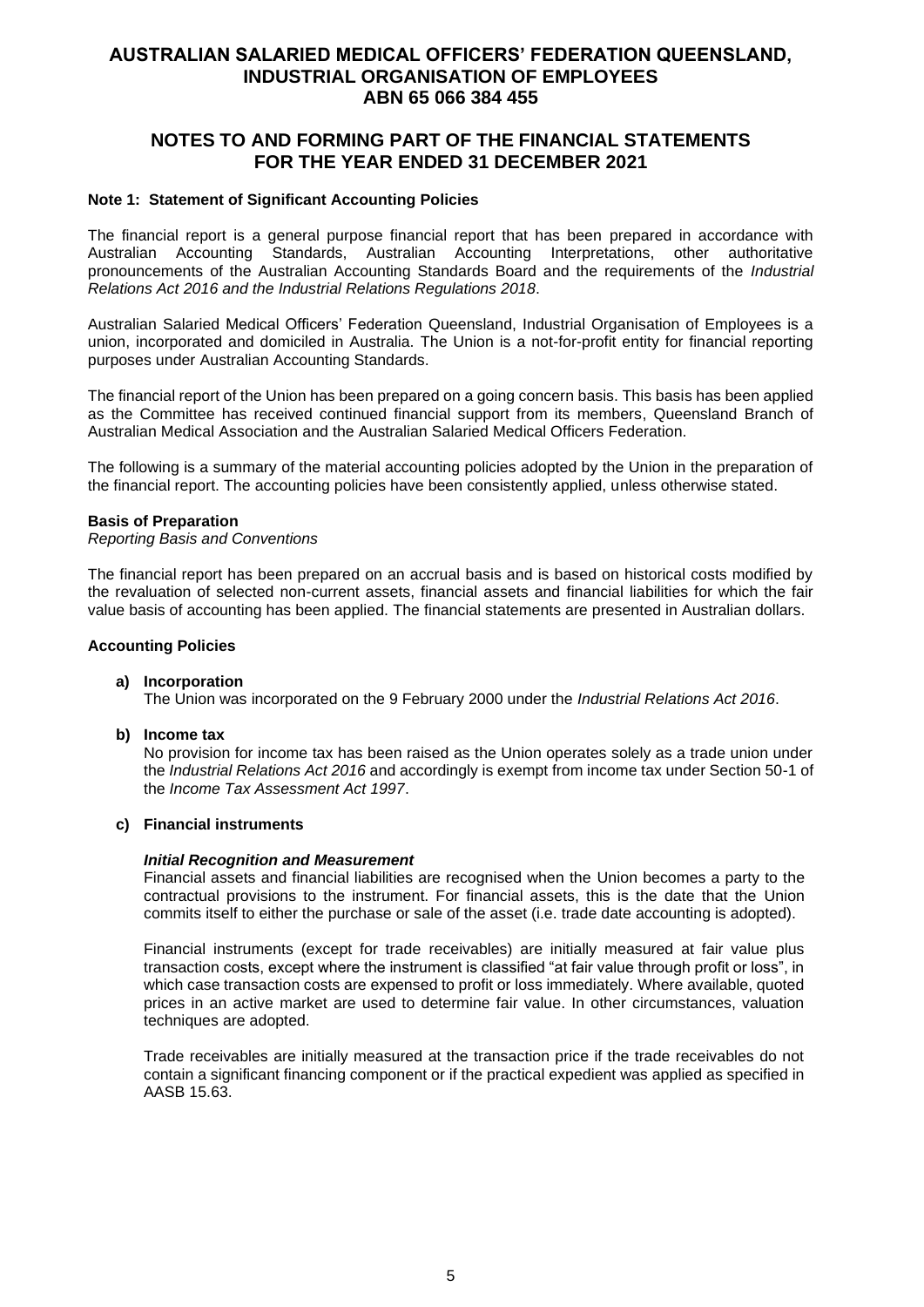# **NOTES TO AND FORMING PART OF THE FINANCIAL STATEMENTS FOR THE YEAR ENDED 31 DECEMBER 2021**

### **Note 1: Statement of Significant Accounting Policies (Continued)**

#### **c) Financial instruments**

#### *Classification and Subsequent Measurement*

#### *Financial liabilities*

Financial liabilities are subsequently measured at:

- amortised cost; or
- fair value through profit or loss.

A financial liability is measured at fair value through profit or loss if the financial liability is:

- a contingent consideration of an acquirer in a business combination to which AASB 3: Business Combinations applies;
- held for trading; or
- initially designated as at fair value through profit or loss.

All other financial liabilities are subsequently measured at amortised cost using the effective interest method.

The effective interest method is a method of calculating the amortised cost of a debt instrument and of allocating interest expense in profit or loss over the relevant period.

The effective interest rate is the internal rate of return of the financial asset or liability, that is, it is the rate that exactly discounts the estimated future cash flows through the expected life of the instrument to the net carrying amount at initial recognition.

A financial liability is held for trading if it is:

- incurred for the purpose of repurchasing or repaying in the near term;
- part of a portfolio where there is an actual pattern of short-term profit taking; or
- a derivative financial instrument (except for a derivative that is in a financial guarantee contract or a derivative that is in an effective hedging relationship).

Any gains or losses arising on changes in fair value are recognised in profit or loss to the extent that they are not part of a designated hedging relationship.

The change in fair value of the financial liability attributable to changes in the issuer's credit risk is taken to other comprehensive income and is not subsequently reclassified to profit or loss. Instead, it is transferred to retained earnings upon derecognition of the financial liability.

If taking the change in credit risk in other comprehensive income enlarges or creates an accounting mismatch, then these gains or losses should be taken to profit or loss rather than other comprehensive income.

A financial liability cannot be reclassified.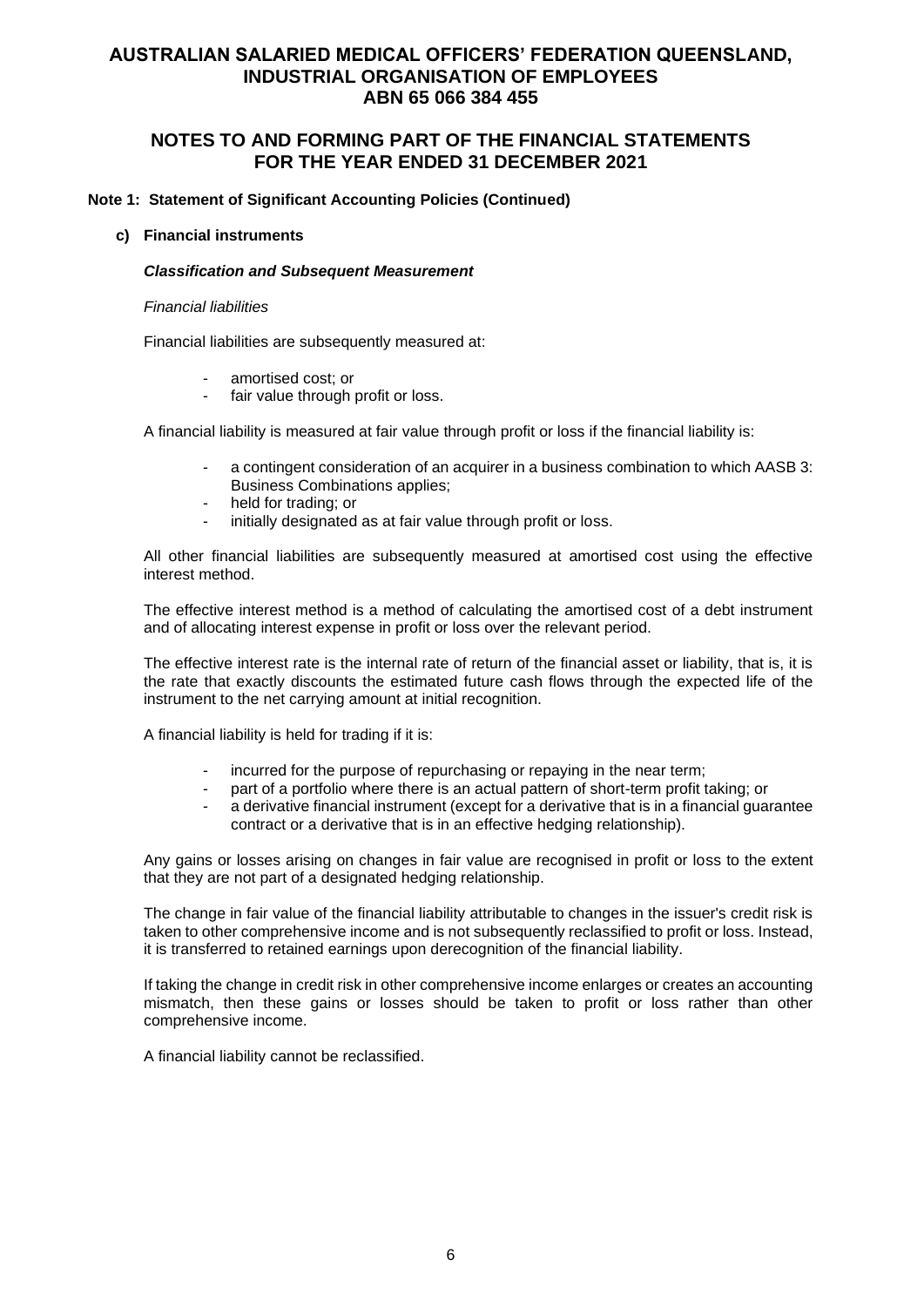# **NOTES TO AND FORMING PART OF THE FINANCIAL STATEMENTS FOR THE YEAR ENDED 31 DECEMBER 2021**

### **Note 1: Statement of Significant Accounting Policies (Continued)**

#### **c) Financial instruments (continued)**

#### *Classification and Subsequent Measurement (continued)*

#### *Financial guarantee contracts*

A financial guarantee contract is a contract that requires the issuer to make specified payments to reimburse the holder for a loss it incurs because a specified debtor fails to make payment when due in accordance with the terms of a debt instrument.

Financial guarantee contracts are initially measured at fair value (if not designated as at fair value through profit or loss and do not arise from a transfer of a financial asset) and subsequently measured at the higher of:

- the amount of loss allowance determined in accordance to AASB 9.3.25.3; and
- the amount initially recognised less accumulative amount of income recognised in accordance with the revenue recognition policies.

#### *Financial assets*

Financial assets are subsequently measured at:

- amortised cost;
- fair value through other comprehensive income; or
- fair value through profit or loss

on the basis of the two primary criteria:

- the contractual cash flow characteristics of the financial asset; and
- the business model for managing the financial assets.

A financial asset is subsequently measured at amortised cost if it meets the following conditions:

- the financial asset is managed solely to collect contractual cash flows; and
- the contractual terms within the financial asset give rise to cash flows that are solely payments of principal and interest on the principal amount outstanding on specified dates.

A financial asset is subsequently measured at fair value through other comprehensive income if it meets the following conditions:

- the contractual terms within the financial asset give rise to cash flows that are solely payments of principal and interest on the principal amount outstanding on specified dates; and
- the business model for managing the financial asset comprises both contractual cash flows collection and the selling of the financial asset.

By default, all other financial assets that do not meet the conditions of amortised cost and the fair value through other comprehensive income's measurement condition are subsequently measured at fair value through profit or loss.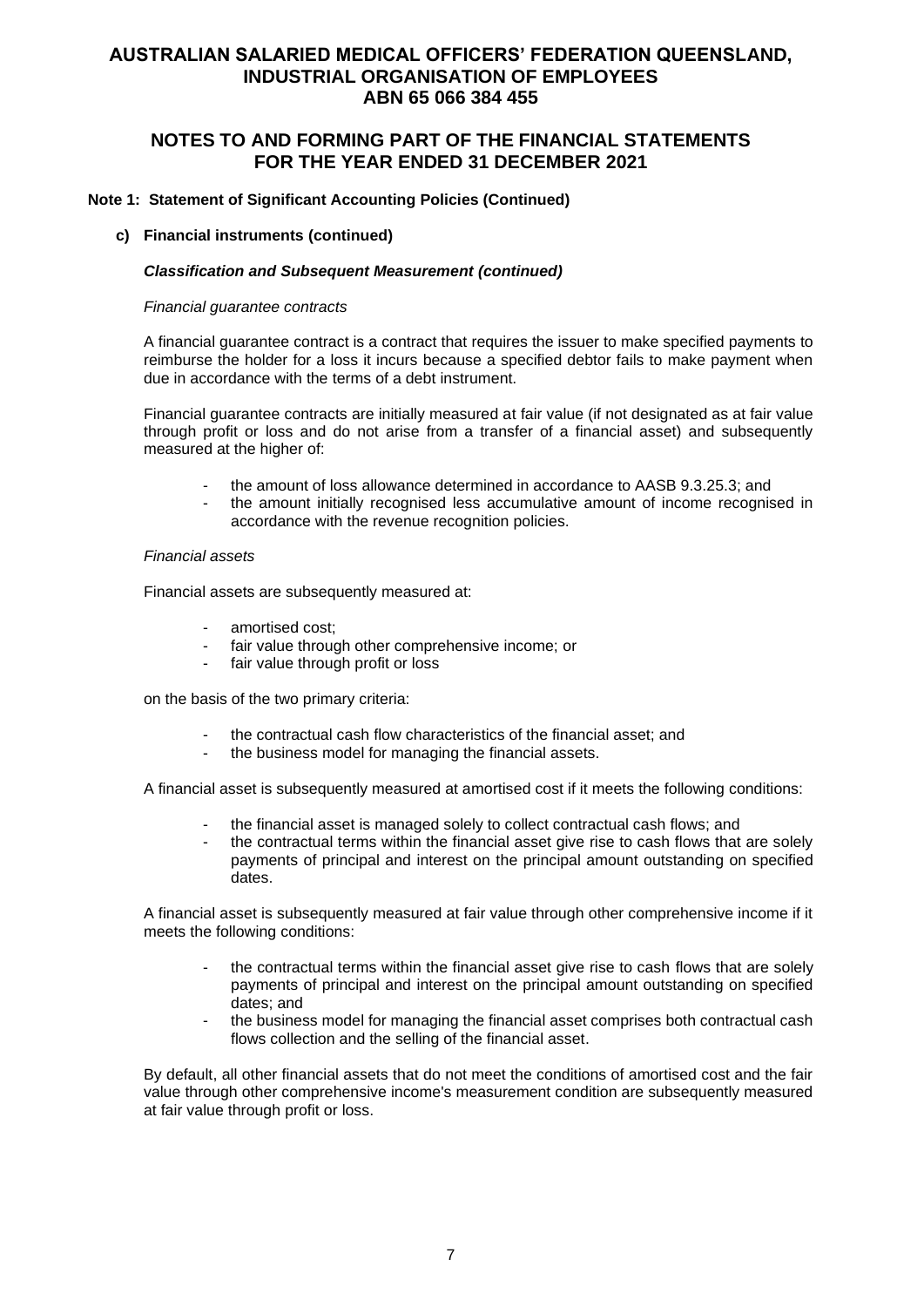# **NOTES TO AND FORMING PART OF THE FINANCIAL STATEMENTS FOR THE YEAR ENDED 31 DECEMBER 2021**

### **Note 1: Statement of Significant Accounting Policies (Continued)**

#### **c) Financial instruments (continued)**

#### *Classification and Subsequent Measurement (continued)*

*Financial assets (continued)*

The Union initially designates a financial instrument as measured at fair value through profit or loss if:

- it eliminates or significantly reduces a measurement or recognition inconsistency (often referred to as "accounting mismatch") that would otherwise arise from measuring assets or liabilities or recognising the gains and losses on them on different bases;
- it is in accordance to the documented risk management or investment strategy and information about the groupings was documented appropriately, so as the performance of the financial liability that was part of a group of financial liabilities or financial assets can be managed and evaluated consistently on a fair value basis; and
- it is a hybrid contract that contains an embedded derivative that significantly modifies the cash flows otherwise required by the contract.

The initial designation of the financial instruments to measure at fair value through profit or loss is a one-time option on initial classification and is irrevocable until the financial asset is derecognised.

#### *Equity instruments*

At initial recognition, as long as the equity instrument is not held for trading or is not a contingent consideration recognised by an acquirer in a business combination to which AASB 3 applies, the Union made an irrevocable election to measure any subsequent changes in fair value of the equity instruments in other comprehensive income, while the dividend revenue received on underlying equity instruments investments will still be recognised in profit or loss.

Regular way purchases and sales of financial assets are recognised and derecognised at settlement date in accordance with the Union's accounting policy.

#### *Derecognition*

Derecognition refers to the removal of a previously recognised financial asset or financial liability from the statement of financial position.

#### *Derecognition of financial liabilities*

A liability is derecognised when it is extinguished (i.e. when the obligation in the contract is discharged, cancelled or expires). An exchange of an existing financial liability for a new one with substantially modified terms, or a substantial modification to the terms of a financial liability, is treated as an extinguishment of the existing liability and recognition of a new financial liability.

The difference between the carrying amount of the financial liability derecognised and the consideration paid and payable, including any non-cash assets transferred or liabilities assumed, is recognised in profit or loss.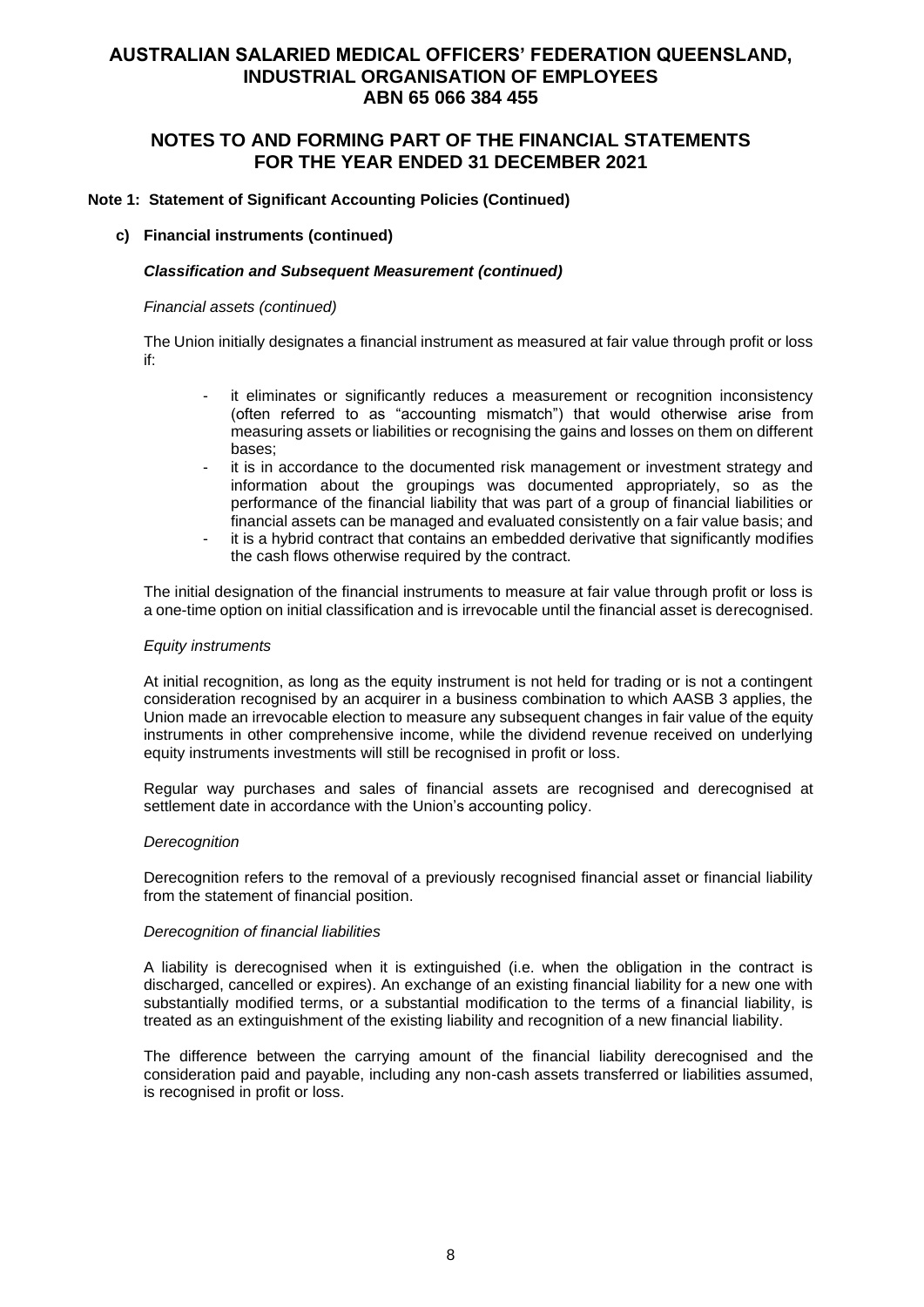# **NOTES TO AND FORMING PART OF THE FINANCIAL STATEMENTS FOR THE YEAR ENDED 31 DECEMBER 2021**

### **Note 1: Statement of Significant Accounting Policies (Continued)**

#### **c) Financial instruments (continued)**

#### *Classification and Subsequent Measurement (continued)*

#### *Derecognition of financial assets*

A financial asset is derecognised when the holder's contractual rights to its cash flows expires, or the asset is transferred in such a way that all the risks and rewards of ownership are substantially transferred.

All the following criteria need to be satisfied for the derecognition of a financial asset:

- the right to receive cash flows from the asset has expired or been transferred;
- all risk and rewards of ownership of the asset have been substantially transferred; and
- the Union no longer controls the asset (i.e. it has no practical ability to make unilateral decisions to sell the asset to a third party).

On derecognition of a financial asset measured at amortised cost, the difference between the asset's carrying amount and the sum of the consideration received and receivable is recognised in profit or loss.

On derecognition of a debt instrument classified as fair value through other comprehensive income. the cumulative gain or loss previously accumulated in the investment revaluation reserve is reclassified to profit or loss.

On derecognition of an investment in equity which was elected to be classified under fair value through other comprehensive income, the cumulative gain or loss previously accumulated in the investments revaluation reserve is not reclassified to profit or loss, but is transferred to retained earnings.

#### *Impairment*

The Union recognises a loss allowance for expected credit losses on:

- financial assets that are measured at amortised cost or fair value through other comprehensive income;
- lease receivables:
- contract assets (e.g. amount due from customers under contracts);
- loan commitments that are not measured at fair value through profit or loss; and
- financial guarantee contracts that are not measured at fair value through profit or loss.

Loss allowance is not recognised for:

- financial assets measured at fair value through profit or loss; or
- equity instruments measured at fair value through other comprehensive income.

Expected credit losses are the probability-weighted estimate of credit losses over the expected life of a financial instrument. A credit loss is the difference between all contractual cash flows that are due and all cash flows expected to be received, all discounted at the original effective interest rate of the financial instrument.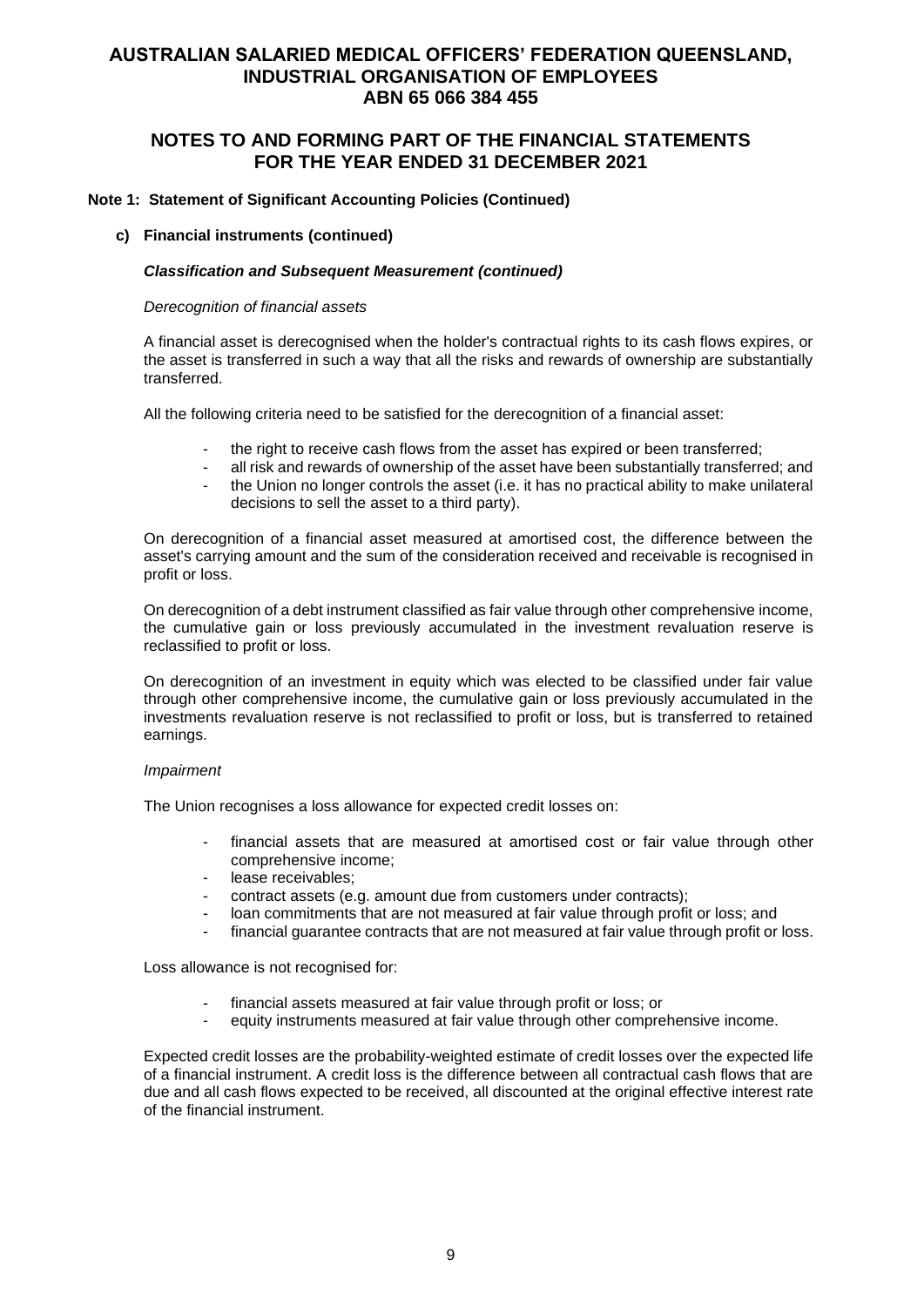# **NOTES TO AND FORMING PART OF THE FINANCIAL STATEMENTS FOR THE YEAR ENDED 31 DECEMBER 2021**

### **Note 1: Statement of Significant Accounting Policies (Continued)**

### **c) Financial instruments (continued)**

#### *Impairment (continued)*

The Union use the following approaches to impairment, as applicable under AASB 9:

- the general approach;
- the simplified approach;
- the purchased or originated credit impaired approach; and
- low credit risk operational simplification.

#### *General approach*

Under the general approach, at each reporting period, the Union assessed whether the financial instruments are credit impaired, and if:

- the credit risk of the financial instrument increased significantly since initial recognition, the Union measured the loss allowance of the financial instruments at an amount equal to the lifetime expected credit losses; and
- there was no significant increase in credit risk since initial recognition, the Union measured the loss allowance for that financial instrument at an amount equal to 12-month expected credit losses.

#### *Simplified approach*

The simplified approach does not require tracking of changes in credit risk at every reporting period, but instead requires the recognition of lifetime expected credit loss at all times.

This approach is applicable to:

- trade receivables or contract assets that results from transactions that are within the scope of AASB 15: Revenue from Contracts with Customers, that contain a significant financing component; and
- lease receivables.

In measuring the expected credit loss, a provision matrix for trade receivables was used taking into consideration various data to get to an expected credit loss (i.e. diversity of its customer base, appropriate groupings of its historical loss experience, etc.).

### *Purchased or originated credit impaired approach*

For a financial asset that is considered to be credit impaired (not on acquisition or originations), the Union measured any change in its lifetime expected credit loss as the difference between the asset's gross carrying amount and the present value of estimated future cash flows discounted at the financial asset's original effective interest rate. Any adjustment is recognised in profit or loss as an impairment gain or loss.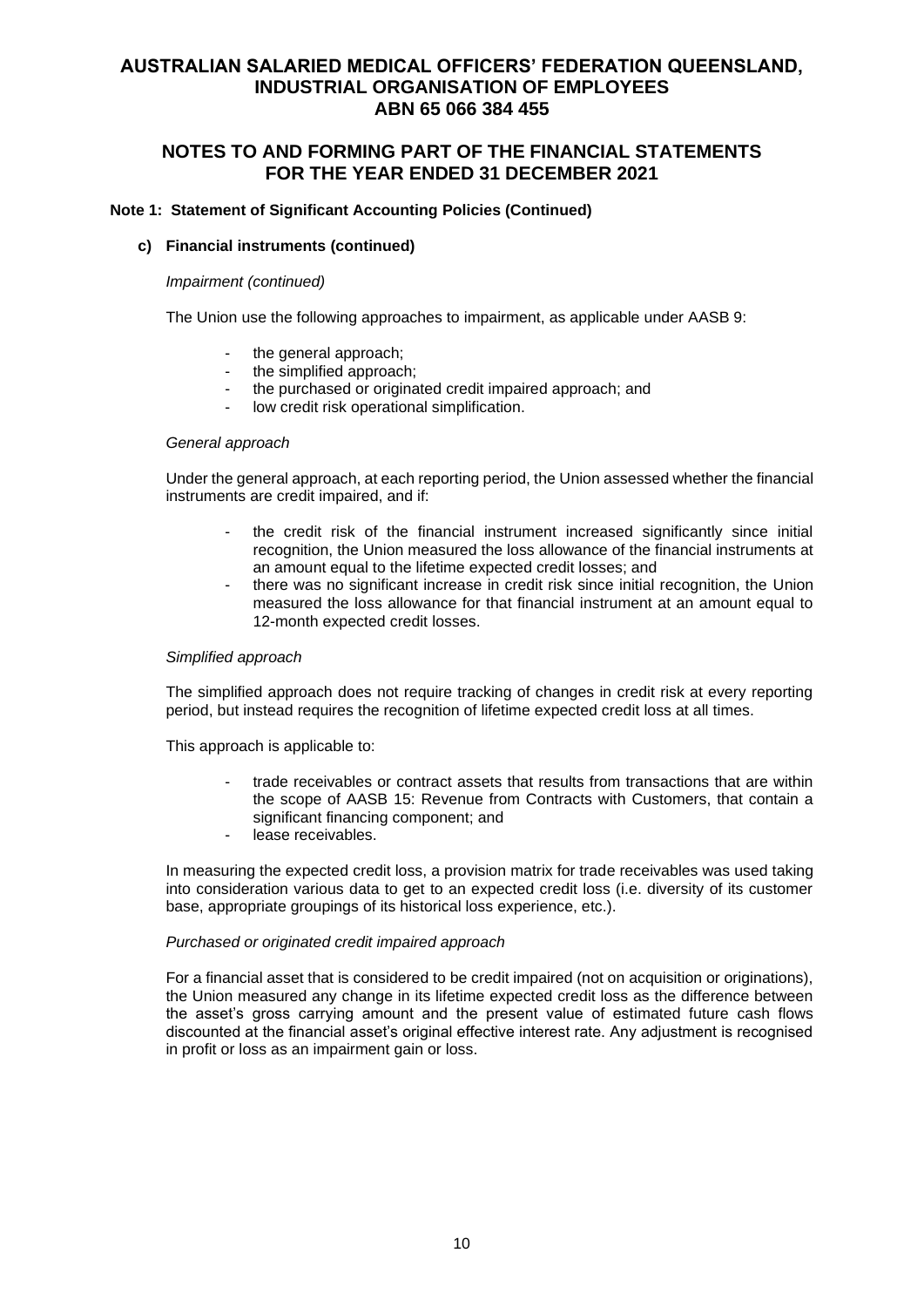# **NOTES TO AND FORMING PART OF THE FINANCIAL STATEMENTS FOR THE YEAR ENDED 31 DECEMBER 2021**

### **Note 1: Statement of Significant Accounting Policies (Continued)**

### **c) Financial instruments (continued)**

#### *Impairment (continued)*

Evidence of credit impairment includes:

- a breach of contract (e.g. default or past due event);
- where a lender has granted to the borrower a concession, due to the borrower's financial difficulty, that the lender would not otherwise consider;
- it is probable the borrower will enter bankruptcy or other financial reorganisation; and
- the disappearance of an active market for the financial asset because of financial difficulties.

#### *Low credit risk operational simplification approach*

If a financial asset is determined to have low credit risk at the initial reporting date, the Union assumed that the credit risk has not increased significantly since initial recognition and, accordingly, can continue to recognise a loss allowance of 12-month expected credit loss.

In order to make such determination that the financial asset has low credit risk, the Union applied its internal credit risk ratings or other methodologies using a globally comparable definition of low credit risk.

A financial asset is considered to have low credit risk if:

- there is a low risk of default by the borrower:
- the borrower has strong capacity to meet its contractual cash flow obligations in the near term; and
- adverse changes in economic and business conditions in the longer term, may, but not necessarily, reduce the ability of the borrower to fulfil its contractual cash flow obligations.

A financial asset is not considered to carry low credit risk merely due to existence of collateral, or because a borrower has a lower risk of default than the risk inherent in the financial assets, or lower than the credit risk of the jurisdiction in which it operates.

### *Recognition of expected credit losses in financial statements*

At each reporting date, the Union recognised the movement in the loss allowance as an impairment gain or loss in the statement of profit or loss and other comprehensive income.

The carrying amount of financial assets measured at amortised cost includes the loss allowance relating to that asset.

Assets measured at fair value through other comprehensive income are recognised at fair value with changes in fair value recognised in other comprehensive income. The amount in relation to change in credit risk is transferred from other comprehensive income to profit or loss at every reporting period.

For financial assets that are unrecognised (e.g. loan commitments yet to be drawn, financial guarantees), a provision for loss allowance is created in the statement of financial position to recognise the loss allowance.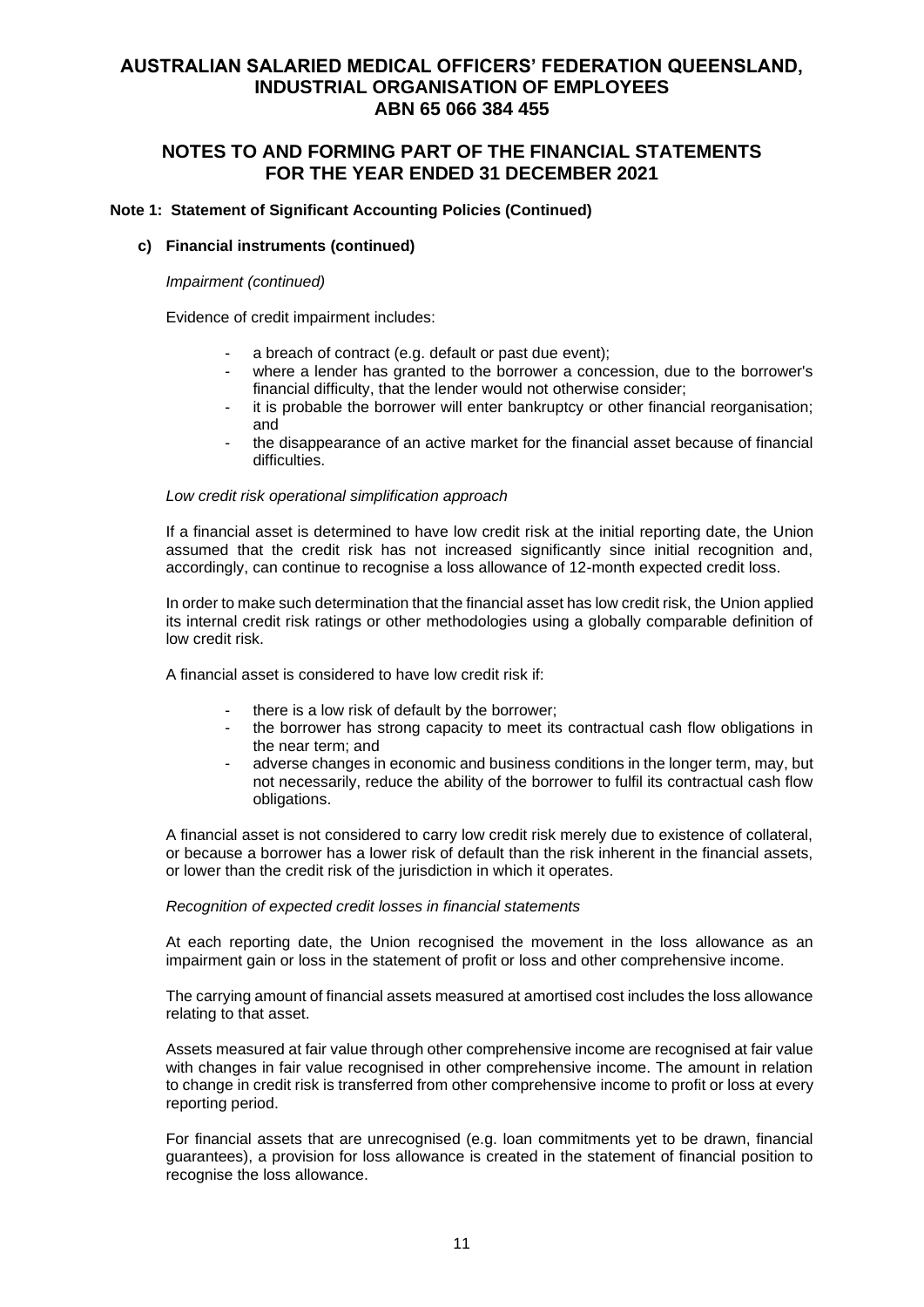# **NOTES TO AND FORMING PART OF THE FINANCIAL STATEMENTS FOR THE YEAR ENDED 31 DECEMBER 2021**

#### **Note 1: Statement of Significant Accounting Policies (Continued)**

### **d) Cash and cash equivalents**

Cash and cash equivalents include cash on hand, deposits held at call with banks, other shortterm highly liquid investments with original maturities of three months or less that are readily convertible to known amounts of cash and subject to insignificant risk of changes in value, and bank overdrafts.

#### **e) Revenue**

The Union enters into various arrangements where it receives consideration from another party. These arrangements include consideration in the form of membership subscriptions, capitation fees, levies, grants, and donations.

The timing of recognition of these amounts as either revenue or income depends on the rights and obligations in those arrangements.

### *Revenue from contracts with customers*

Where the Union has a contract with a customer, the Union recognises revenue when or as it transfers control of goods or services to the customer. The Union accounts for an arrangement as a contract with a customer if the following criteria are met:

- the arrangement is enforceable; and
- the arrangement contains promises (that are also known as performance obligations) to transfer goods or services to the customer (or to other parties on behalf of the customer) that are sufficiently specific so that it can be determined when the performance obligation has been satisfied.

#### *Membership subscriptions/ Levies*

For membership subscription arrangements that meet the criteria to be contracts with customers, revenue is recognised when the promised goods or services transfer to the customer as a member of the Union.

If there is only one distinct membership service promised in the arrangement, the Union recognises revenue as the membership service is provided, which is typically based on the passage of time over the subscription period to reflect the Union's promise to stand ready to provide assistance and support to the member as required.

If there is more than one distinct good or service promised in the membership subscription/ levy, the Union allocates the transaction price to each performance obligation based on the relative standalone selling prices of each promised good or service. In performing this allocation, standalone selling prices are estimated if there is no observable evidence of the price that the Union charges for that good or service in a standalone sale. When a performance obligation is satisfied, which is either when the customer obtains control of the good (for example, books or clothing) or as the service transfers to the customer (for example, member services or training course), the Union recognises revenue at the amount of the transaction price that was allocated to that performance obligation.

For member subscriptions/ levies paid annually in advance, the Union has elected to apply the practical expedient to not adjust the transaction price for the effects of a significant financing component because the period from when the customer pays and the good or services will transfer to the customer will be one year or less.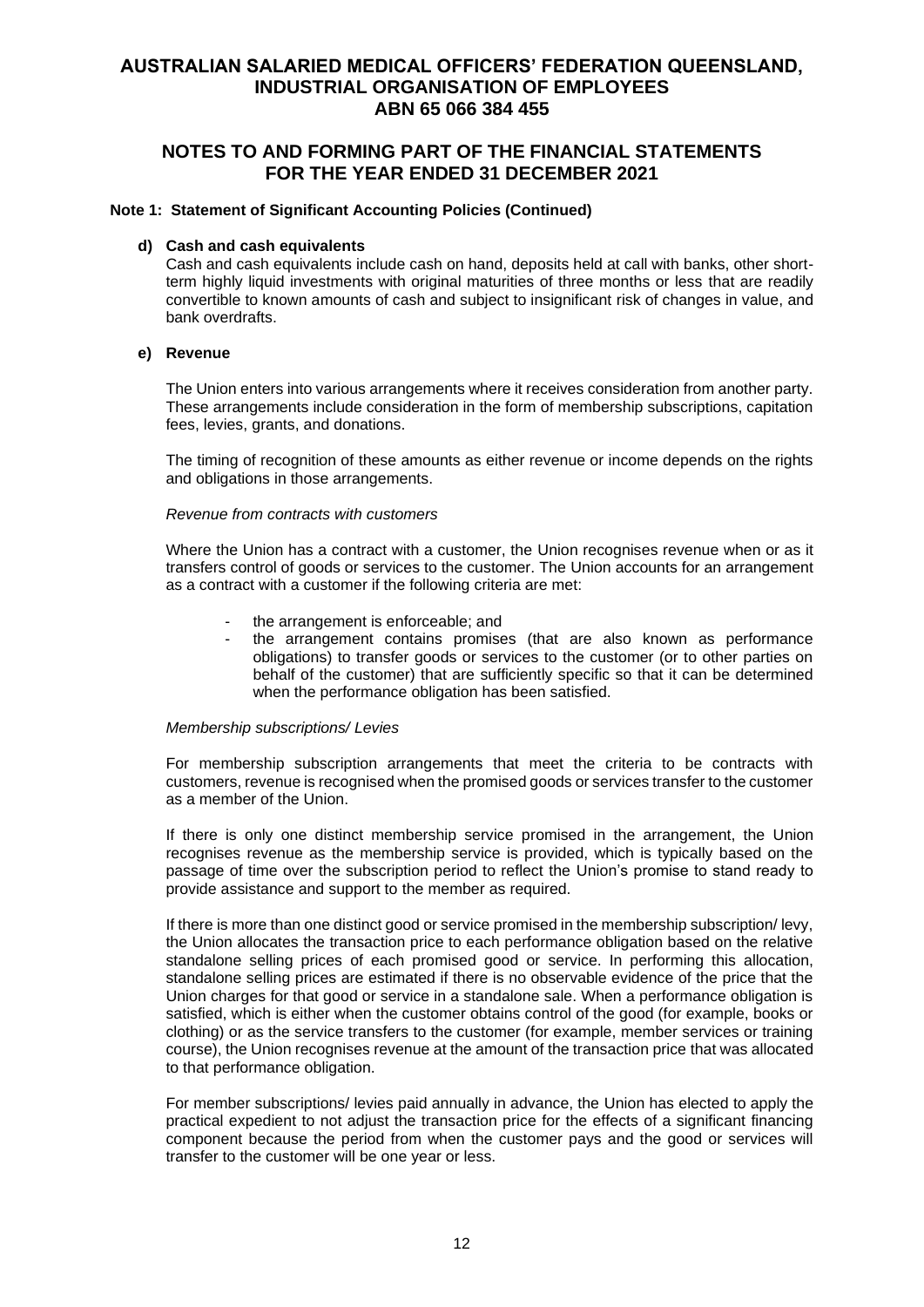# **NOTES TO AND FORMING PART OF THE FINANCIAL STATEMENTS FOR THE YEAR ENDED 31 DECEMBER 2021**

### **Note 1: Statement of Significant Accounting Policies (Continued)**

#### **e) Revenue**

*Membership subscriptions/ Levies (continued)*

When a member subsequently purchases additional goods or services from the Union at their standalone selling price, the Union accounts for those sales as a separate contract with a customer.

#### *Income of the Union as a Not-for-Profit Entity*

Consideration is received by the Union to enable the entity to further its objectives. The Union recognises each of these amounts of consideration as income when the consideration is received (which is when the Union obtains control of the cash) because, based on the rights and obligations in each arrangement:

- the arrangements do not meet the criteria to be contracts with customers because either the arrangement is unenforceable or lacks sufficiently specific promises to transfer goods or services to the customer; and
- the Union's recognition of the cash contribution does not give to any related liabilities.

#### *Income recognised from transfers*

Where, as part of an enforceable agreement, the Union receives consideration to acquire or construct a non-financial asset such as property, plant and equipment to an identified specification and for the Union's own use, a liability is recognised for the obligation to acquire or construct the asset. Income is recognised as the obligation to acquire or construct the asset is satisfied, which is typically over time. The asset that is being acquired or constructed is recognised in accordance with the policy on property, plant and equipment.

#### *Interest income*

Interest revenue is recognised on an accrual basis using the effective interest method.

#### **f) Goods and Service Tax (GST)**

Revenues, expenses and assets are recognised net of the amount of GST, except where the amount of GST incurred is not recoverable from the Australian Taxation Office. In these circumstances, the GST is recognised as part of the cost of acquisition of the asset or as part of an item of the expense. Receivables and payables in the Statement of Financial Position are shown inclusive of GST.

Cash flows are presented in the Statement of Cash Flows on a gross basis, except for the GST component of investing and financing activities, which are disclosed as operating cash flows.

### **g) Comparative figures**

When required by Accounting Standards comparative figures have been adjusted to conform to changes in presentation for the current financial year.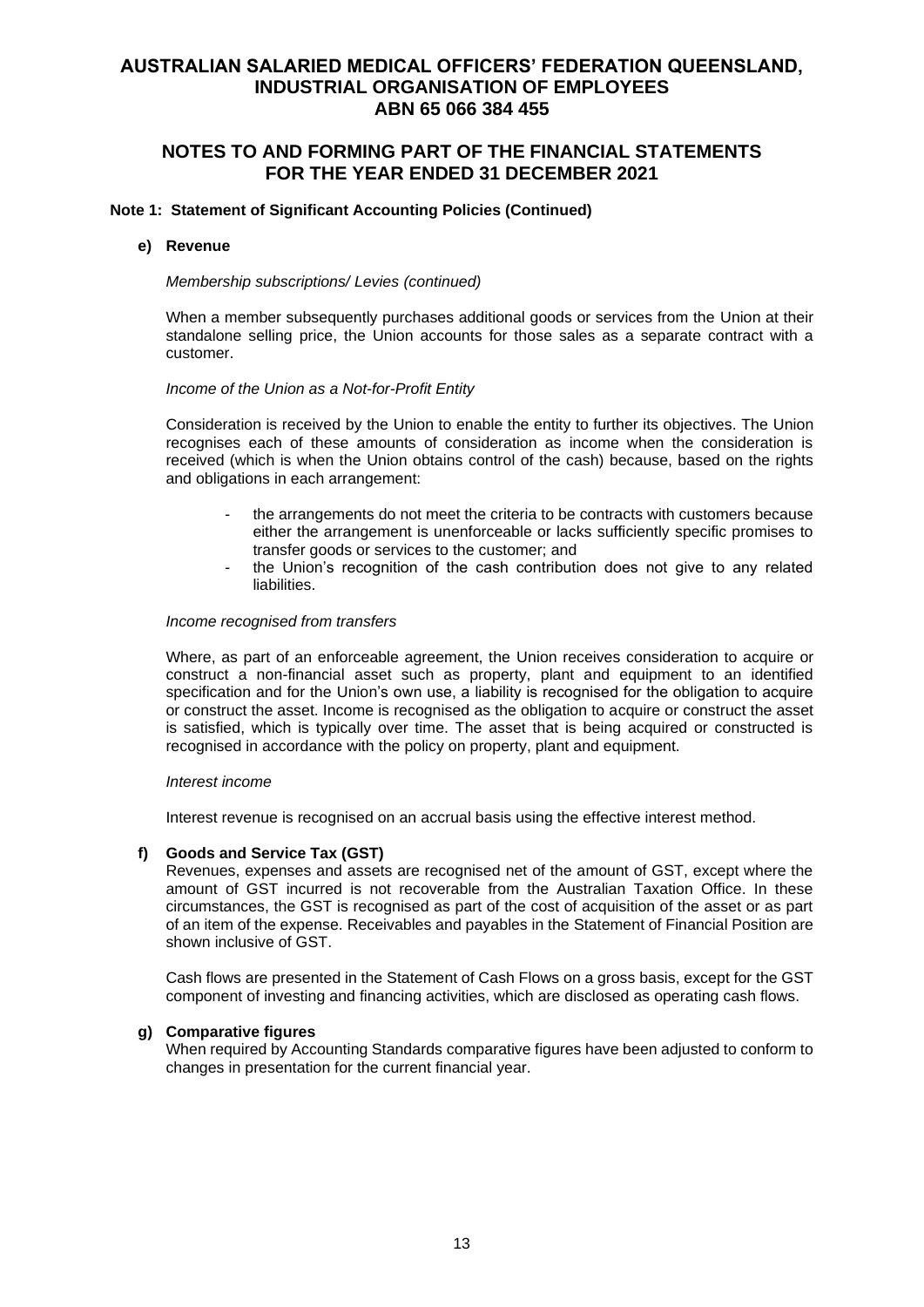# **NOTES TO AND FORMING PART OF THE FINANCIAL STATEMENTS FOR THE YEAR ENDED 31 DECEMBER 2021**

### **Note 1: Statement of Significant Accounting Policies (Continued)**

### **h) Critical Accounting Estimates and Judgements**

The Committee members evaluate estimates and judgements incorporated into the financial report based on historical knowledge and best available current information. Estimates assume a reasonable expectation of future events and are based on current trends and economic data, obtained both externally and within the union.

There were no significant accounting estimates and judgements made in preparing these financial statements.

### **i) Fair Value of Assets and Liabilities**

The Union does not revalue any of its assets and liabilities at fair value on either a recurring or non-recurring basis as it has determined that the assets and liabilities held are not subject to significant changes in their fair values.

Fair value is the price the Union would receive to sell an asset or would have to pay to transfer a liability in an orderly (i.e. unforced) transaction between independent, knowledgeable and willing market participants at the measurement date.

The assets and liabilities of the Union and the reason why adjustments to their fair values are not required are as follows:

- 1) Cash at Bank the amount held is within a non-interest bearing bank account and its fair value is not expected to vary significantly. No adjustment to the asset's fair values was made at the end of the financial year.
- 2) Trade and Other Payables these amounts are non-interest bearing liabilities for the purchase of goods and services used by the Union. The Union does not expect there to be any adjustments to the amounts payable (fair value) to settle these liabilities.

### **j) Economic Dependence**

The Union is dependent on The Queensland Branch of Australian Medical Association Limited for a significant portion of its revenue used to operate the business. Refer to note 9 for details of amounts received during the year. At the date of this report, the Committee has no reason to believe that the Union will not receive continued support from this organisation.

#### **k) Leases**

#### *Accounting Policy for Leases*

For any new contracts entered into on or after 1 January 2020, the Union considers whether a contract is, or contains a lease. A lease is defined as 'a contract, or part of a contract, that conveys the right to use an asset (the underlying asset) for a period of time in exchange for consideration'.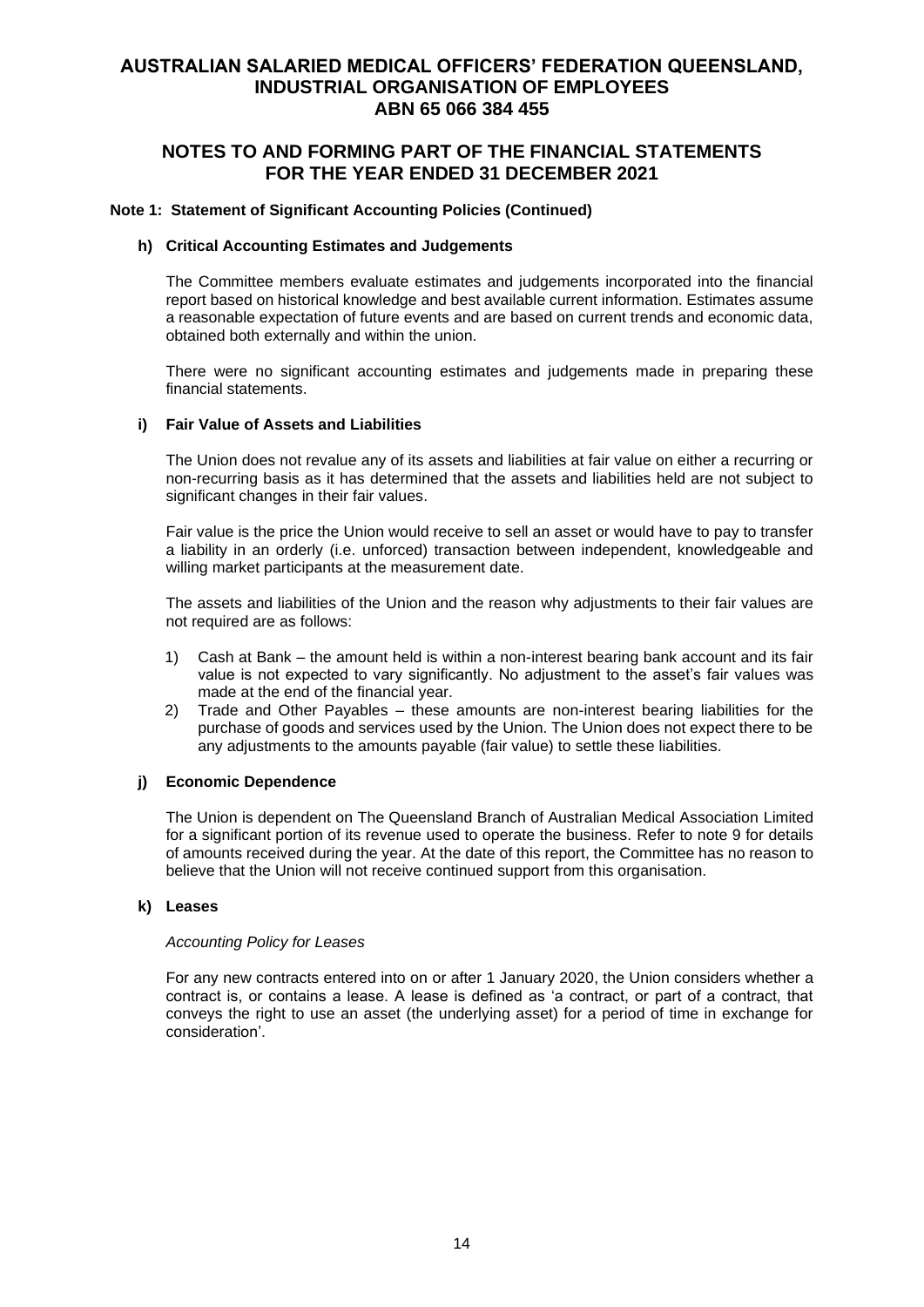# **NOTES TO AND FORMING PART OF THE FINANCIAL STATEMENTS FOR THE YEAR ENDED 31 DECEMBER 2021**

### **Note 1: Statement of Significant Accounting Policies (Continued)**

#### **k) Leases**

To apply this definition the Union assesses whether the contract meets three key evaluations which are whether:

- The contract contains an identified asset, which is either explicitly identified in the contract or implicitly specified by being identified at the time the asset is made available to the Union;
- The Union has the right to obtain substantially all of the economic benefits from use of the identified asset throughout the period of use, considering its rights within the defined scope of the contract;
- The Union has the right to direct the use of the identified asset throughout the period of use.
- The Union assess whether it has the right to direct 'how and for what purpose' the asset is used throughout the period of use.

#### *Measurement and recognition of leases as a lessee*

At lease commencement date, the Union recognises a right-of-use asset and a lease liability on the balance sheet. The right-of-use asset is measured at cost, which is made up of the initial measurement of the lease liability, any initial direct costs incurred by the Union, an estimate of any costs to dismantle and remove the asset at the end of the lease, and any lease payments made in advance of the lease commencement date (net of any incentives received).

The Union depreciates the right-of-use assets on a straight-line basis from the lease commencement date to the earlier of the end of the useful life of the right-of-use asset or the end of the lease term. The Union also assesses the right-of-use asset for impairment when such indicators exist. At the commencement date, the Union measures the lease liability at the present value of the lease payments unpaid at that date, discounted using the interest rate implicit in the lease if that rate is readily available or the Union's incremental borrowing rate.

Lease payments included in the measurement of the lease liability are made up of fixed payments (including in substance fixed), variable payments based on an index or rate, amounts expected to be payable under a residual value guarantee and payments arising from options reasonably certain to be exercised.

Subsequent to initial measurement, the liability will be reduced for payments made and increased for interest. It is remeasured to reflect any reassessment or modification, or if there are changes in in-substance fixed payments. When the lease liability is remeasured, the corresponding adjustment is reflected in the right-of-use asset, or profit and loss if the right-ofuse asset is already reduced to zero.

The Union has elected to account for short-term leases and leases of low-value assets using the practical expedients. Instead of recognising a right-of-use asset and lease liability, the payments in relation to these are recognised as an expense in profit or loss on a straight-line basis over the lease term. On the statement of financial position, right-of-use assets have been included in property, plant and equipment and lease liabilities have been included in trade and other payables.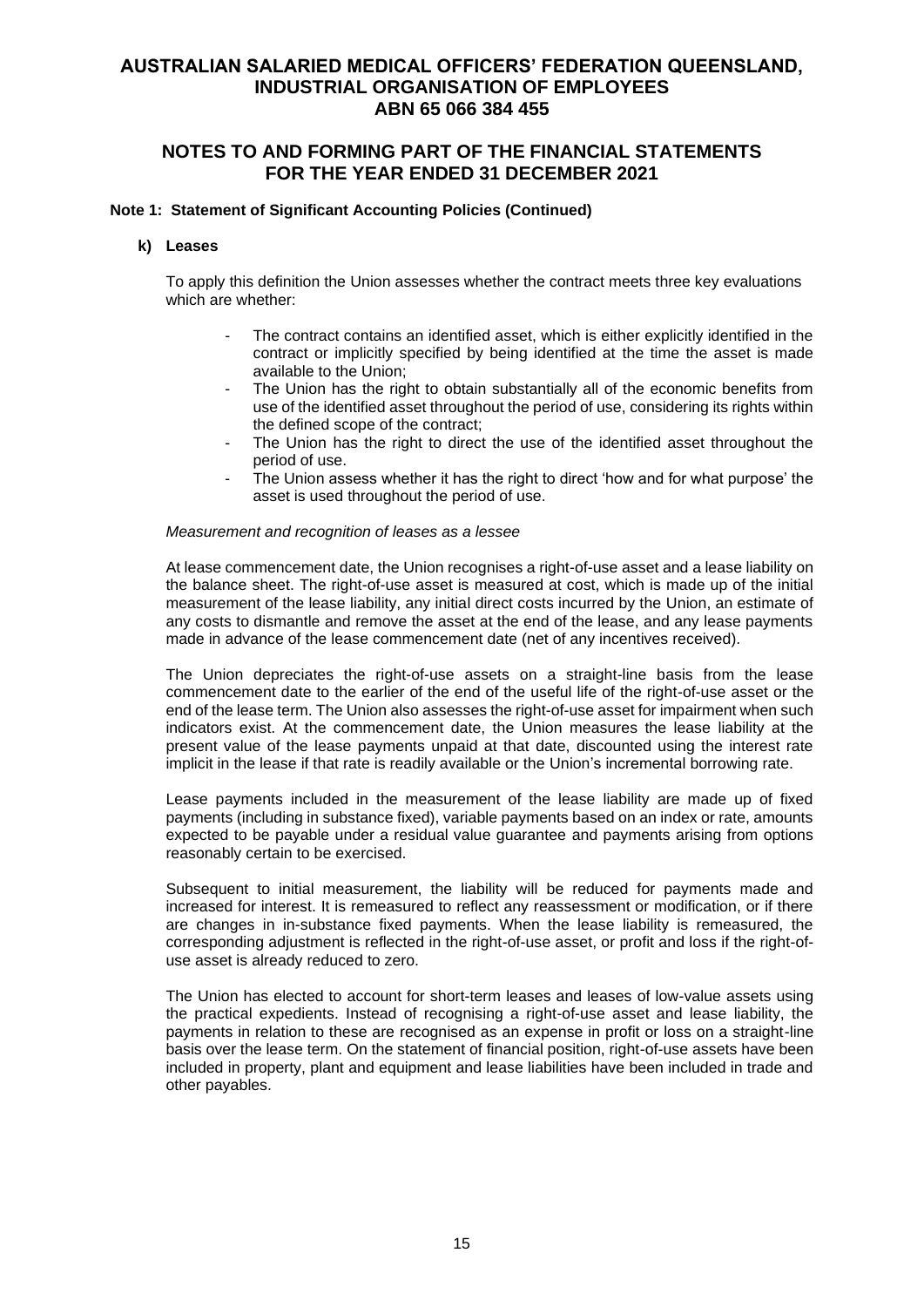### **l) New Australian Accounting Standards**

#### **Adoption of New Australian Accounting Standard requirements**

New accounting standards and amendments applied for the first time for this annual reporting period commencing 1 January 2020 did not have any impact on the amounts recognised in the current or prior periods and are not expected to significantly affect future periods.

#### **Future Australian Accounting Standards Requirements**

At the date of authorisation of these financial statements, several new, but not yet effective, Standards and amendments to existing Standards, and Interpretations have been published by the Australian Accounting Standards Board (AASB). None of these Standards or amendments to existing Standards have been adopted early by the Union.

The Committee of Management anticipates that all relevant pronouncements will be adopted for the first period beginning on or after the effective date of the pronouncement. New Standards, amendments and Interpretations not adopted in the current year have not been disclosed as they are not expected to have a material impact on the Union financial statements.

### **m) Contingent Liabilities and Contingent Assets**

Contingent liabilities and contingent assets are not recognised in the Statement of Financial Position but are reported in the relevant notes. They may arise from uncertainty as to the existence of a liability or asset or represent an existing liability or asset in respect of which the amount cannot be reliably measured. Contingent assets are disclosed when settlement is probable but not virtually certain, and contingent liabilities are disclosed when settlement is greater than remote.

### **n) Financial Support Provided to Another Reporting Entity**

The Union has provided continued financial support to the Queensland Branch of the Australian Salaried Medical Officers Federation (ASMOF Qld Branch), a reporting unit established under the *Fair Work (Registered Organisations) Act 2009*.

During the year the Union donated \$800(2020: \$2,200) to ASMOF Qld Branch.

The Union has not entered into any formal arrangements in regards to this financial support. The support is provided as the Union and ASMOF Qld Branch have common members.

#### **o) Acquisitions of Assets and Liabilities from Another Reporting Unit**

The Union has not acquired any assets or liabilities from another reporting unit as a result of an amalgamation, restructure, determination or revocation.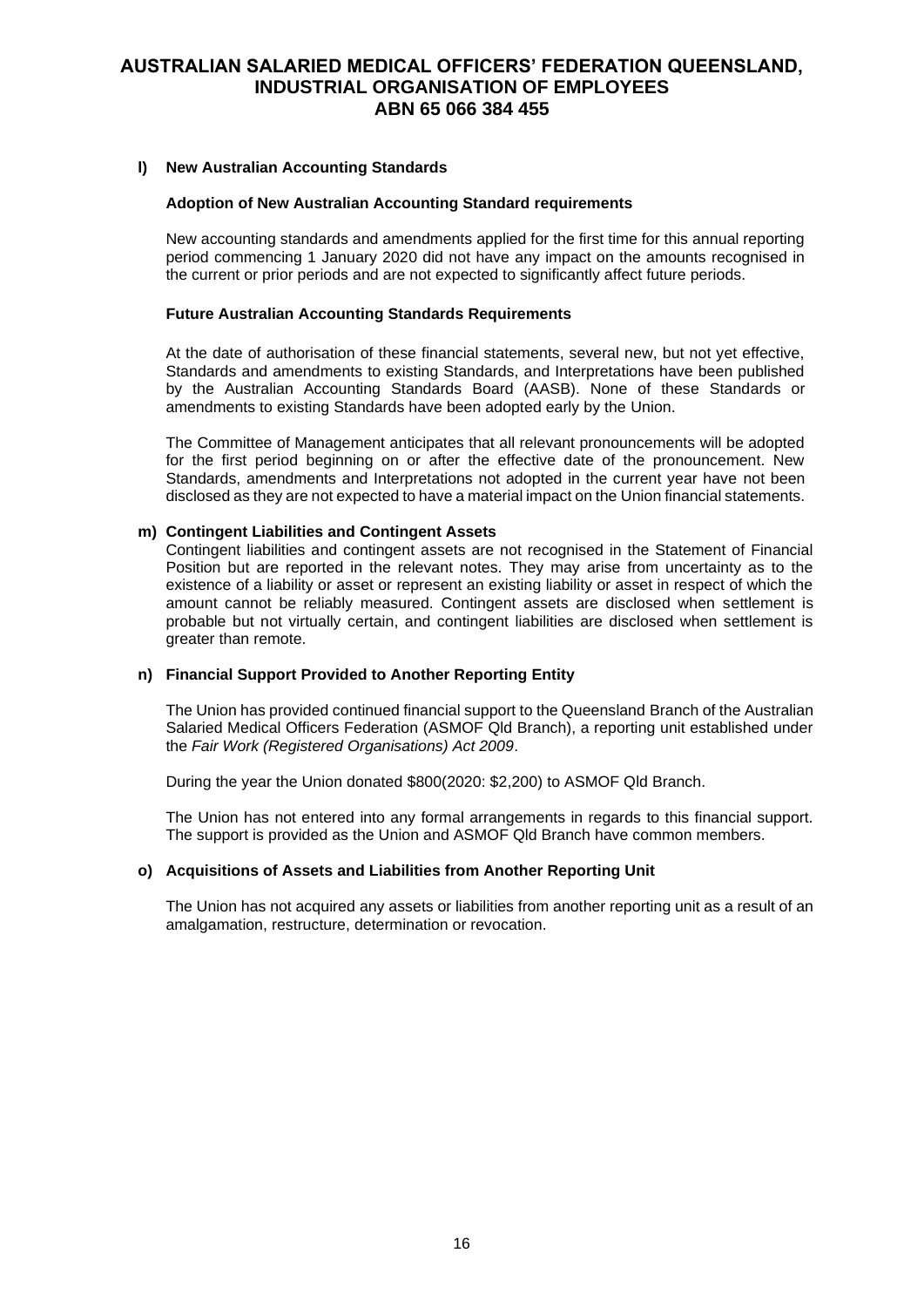# **NOTES TO AND FORMING PART OF THE FINANCIAL STATEMENTS FOR THE YEAR ENDED 31 DECEMBER 2021**

|                                                  | 2021    | 2020   |
|--------------------------------------------------|---------|--------|
|                                                  | 5       | \$     |
| <b>Note 2: Grants and Donations</b>              |         |        |
| Grants:                                          |         |        |
| Total paid that were \$1,000 or less             |         |        |
| Total paid that exceeded \$1,000                 |         |        |
| <b>Donations:</b>                                |         |        |
| Total paid that were \$1,000 or less             | 800     |        |
| Total paid that exceeded \$1,000                 |         | 2,200  |
|                                                  | 800     | 2,200  |
| Note 3: Cash and cash equivalents                |         |        |
| Cash at financial institutions - General Account | 302,720 | 11,135 |
| Cash on hand                                     |         |        |
| Cash at financial institutions - Special Account |         |        |
| Cash at financial institutions - Other Accounts  |         |        |
|                                                  | 302,720 | 11,135 |
|                                                  |         |        |
| Note 4: Other current assets                     |         |        |
| Deposits in advance (ASMOF)                      | 50,111  |        |
| Prepayments                                      |         | 1,071  |
|                                                  | 50,111  | 1.071  |
| Note 5: Computer Equipment and software          |         |        |
| iMIS membership system                           |         |        |
| at cost                                          | 34,643  |        |
| accumulated depreciation                         |         |        |
|                                                  | 34,643  |        |

ASMOFQ is currently developing a new membership system. At present the asset is deemed to be capital work-in-progress as the development is ongoing. As a result, no depreciation expense has been charged at 31 December 2021.

### **Note 6: Accounts payable**

**CURRENT**

| Trade payables - legal fees (other matters)    |        |       |
|------------------------------------------------|--------|-------|
| Trade payables - legal fees (litigation)       |        | 7,758 |
| Trade payables                                 | 18,760 | 1,500 |
| Trade payables – other reporting units         |        |       |
| Trade payables – fees payable to employers for |        |       |
| collecting membership                          |        |       |
| Trade payable – related parties (ASMOF NSW)    | 38,295 |       |
| GST payable                                    | 14,902 |       |
| PAYG withholding tax                           |        |       |
| Unearned revenue - membership subscriptions    |        |       |
|                                                | 71.957 | 9.258 |

### **Note 7: Equity**

The Union does not maintain any funds or accounts in respect of compulsory or voluntary levies/contributions collected from members.

### **Note 8: Professional Services**

| Amounts payable to the auditors for: |       |       |
|--------------------------------------|-------|-------|
| -Auditing the financial statements   | 1.350 | 1.500 |
| -Other Services                      |       |       |
|                                      | 1.350 | 1.500 |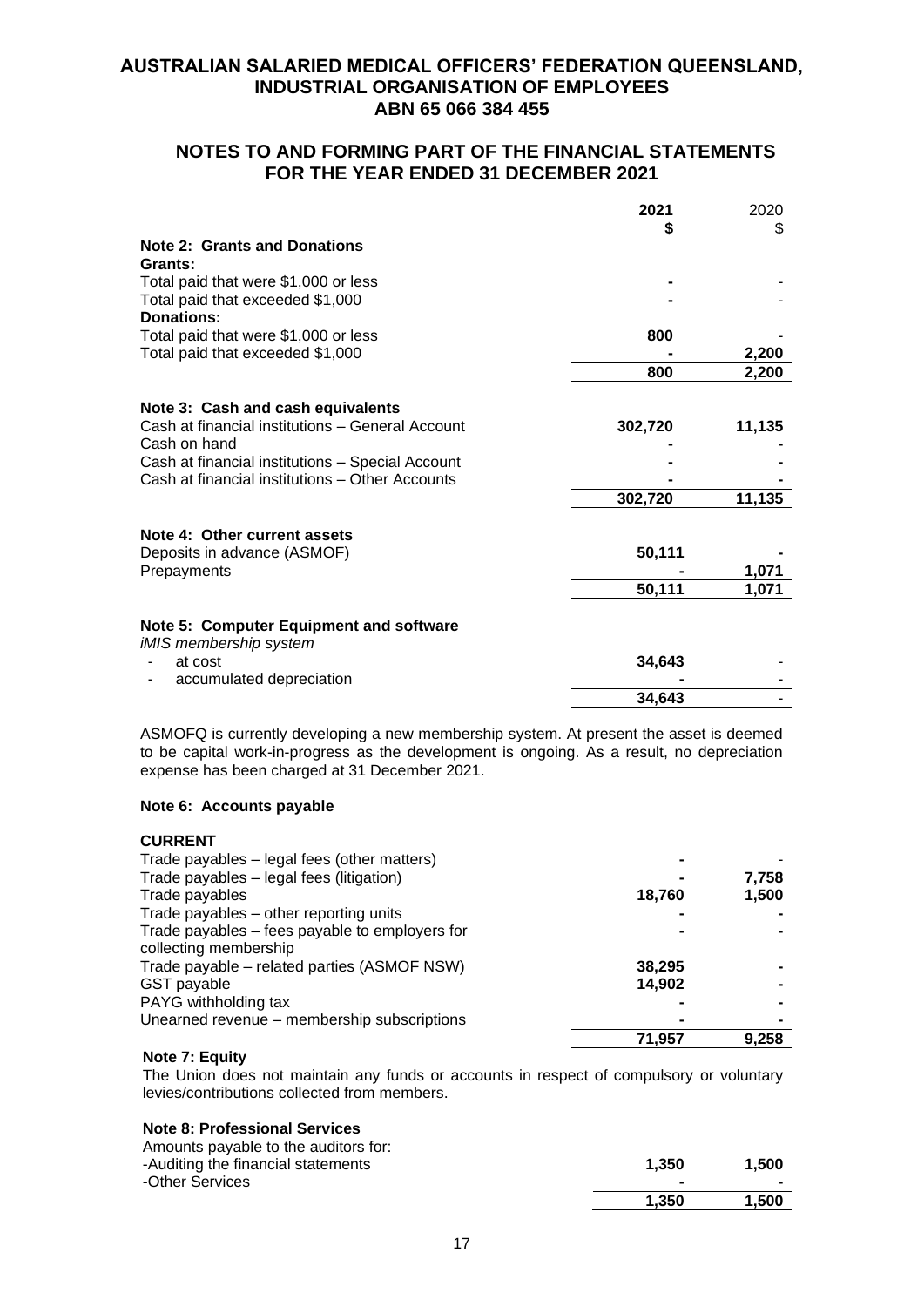# **NOTES TO AND FORMING PART OF THE FINANCIAL STATEMENTS FOR THE YEAR ENDED 31 DECEMBER 2021**

| Note 9: Cash flow Information                                                                                                                                           | 2021<br>S                     | 2020<br>S                    |
|-------------------------------------------------------------------------------------------------------------------------------------------------------------------------|-------------------------------|------------------------------|
| (a) Reconciliation of cash flow operations with<br>Surplus/ (deficit) after income tax                                                                                  |                               |                              |
| Surplus/ (deficit) after income tax                                                                                                                                     | 312,569                       | (20, 421)                    |
| Changes in assets and liabilities:<br>Increase/(decrease) in trade payables<br>(Increase)/decrease in other current assets<br>Net cash provided by operating activities | 62,699<br>(49.040)<br>326,228 | 2,295<br>(1,071)<br>(19,197) |
| (b) Reconciliation of cash                                                                                                                                              |                               |                              |
| Cash at the end of the financial year as shown in the<br>Statement of Cash Flows is reconciled to items in the<br>Statement of Financial Position as follows:           |                               |                              |
| Cash at bank                                                                                                                                                            | 302,720                       | 11,135                       |
| (c) Non-Cash financing and investing<br>activities                                                                                                                      |                               |                              |

There were no non-cash financing or investing activities during the year.

### **(d) Credits stand-by arrangement and loan facilities**

The Union has no credit stand-by or financing facilities in place.

### **Note 10: Capital and leasing commitments**

There were no capital or leasing commitments as at 31 December 2021 (2020: \$Nil)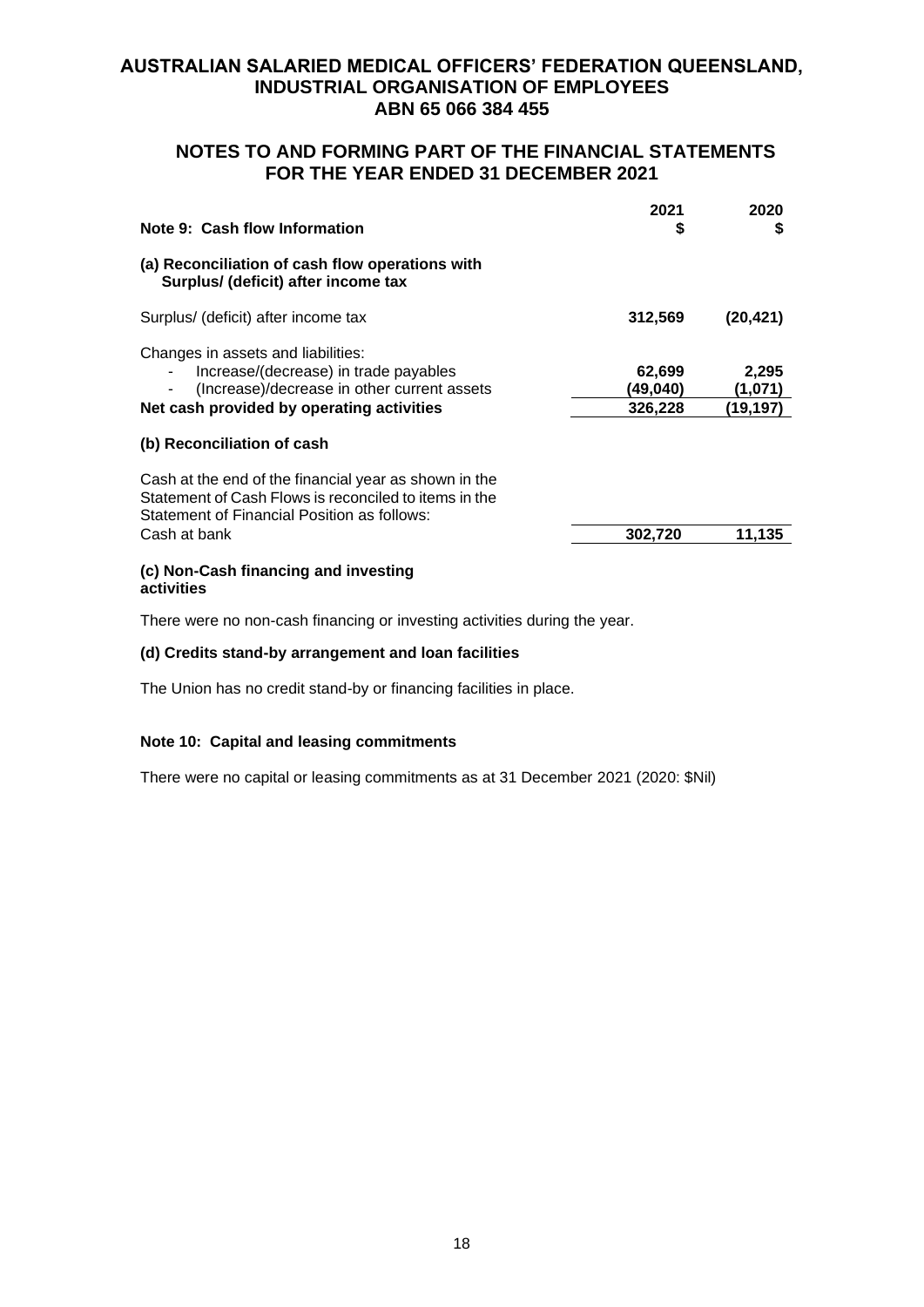# **NOTES TO AND FORMING PART OF THE FINANCIAL STATEMENTS FOR THE YEAR ENDED 31 DECEMBER 2021**

#### **Note 11: Related party transactions**

#### **Committee members**

The following committee members held office during the year:

| Dr Suzanne Royle      | State President (01/01/21-29/03/21)                           |  |  |  |
|-----------------------|---------------------------------------------------------------|--|--|--|
| Dr Hau Tan            | State President (28/04/21-31/12/21))                          |  |  |  |
|                       | State Vice President (01/01/21 - 28/04/21)                    |  |  |  |
| Dr Chris Turnbull     | State Vice President (28/04/21 - 31/12/21)                    |  |  |  |
|                       | State Management Committee Member (01/01/21 -                 |  |  |  |
|                       | 28/04/21)                                                     |  |  |  |
| Dr Nikola Ognyenovits | Assistant State Secretary/ Treasurer (01/01/21 -<br>25/03/21) |  |  |  |
| Dr Siva Senthuran     | Assistant State Secretary/ Treasurer (28/04/21                |  |  |  |
|                       | 31/12/21                                                      |  |  |  |
| Dr James Finn         | State Secretary (01/01/21 - 29/03/21)                         |  |  |  |
| Dr Siyaguna Ekanayake | State Secretary (28/04/21 - 31/12/21)                         |  |  |  |
|                       | State Management Committee Member (01/01/21 -<br>28/04/21)    |  |  |  |
| Dr Rachael O'Rourke   | State Management Committee Member (28/04/21 -                 |  |  |  |
|                       | 31/12/21                                                      |  |  |  |
| Dr Dan Halliday       | State Management Committee Member (28/04/21 -                 |  |  |  |
|                       | 31/12/21                                                      |  |  |  |
| Dr Stephanie Cornish  | State Management Committee Member (28/04/21 -                 |  |  |  |
|                       | 31/12/21                                                      |  |  |  |
| Dr Dinesh Palipana    | State Management Committee Member (28/04/21 -<br>31/12/21     |  |  |  |

No committee member directly or indirectly received or is due to receive remuneration from the Union or any related party in connection with the management of the Union.

### **Other Related Entities**

Membership fees received by the Union \$16,323 (2020: \$11,705) were paid to AMAQ as per the conjoint agreement between the parties. A management fee of \$7,500 (2020: \$15,000) was received from AMAQ. A conjoint agreement fee of \$406,840 (2020L Nil) was received from AMAQ.

Office space was provided by AMAQ for use by the Union. Administration and Accounting services were provided to the Union by AMAQ's employees. No amounts were paid to AMAQ for these services.

During the year audit costs of \$1,500 (2020: \$2,200) and legal fees of \$5,000 (2020: Nil) were paid by the Union on behalf of the Queensland Branch of Australian Salaried Medical Officers' Federation.

#### **Note 12: Contingent liabilities and contingent assets**

There are no known contingent liabilities and contingent assets as at 31 December 2021. (2020: \$Nil)

#### **Note 13: Events after the balance date**

There are no known events subsequent to reporting date affecting this financial report.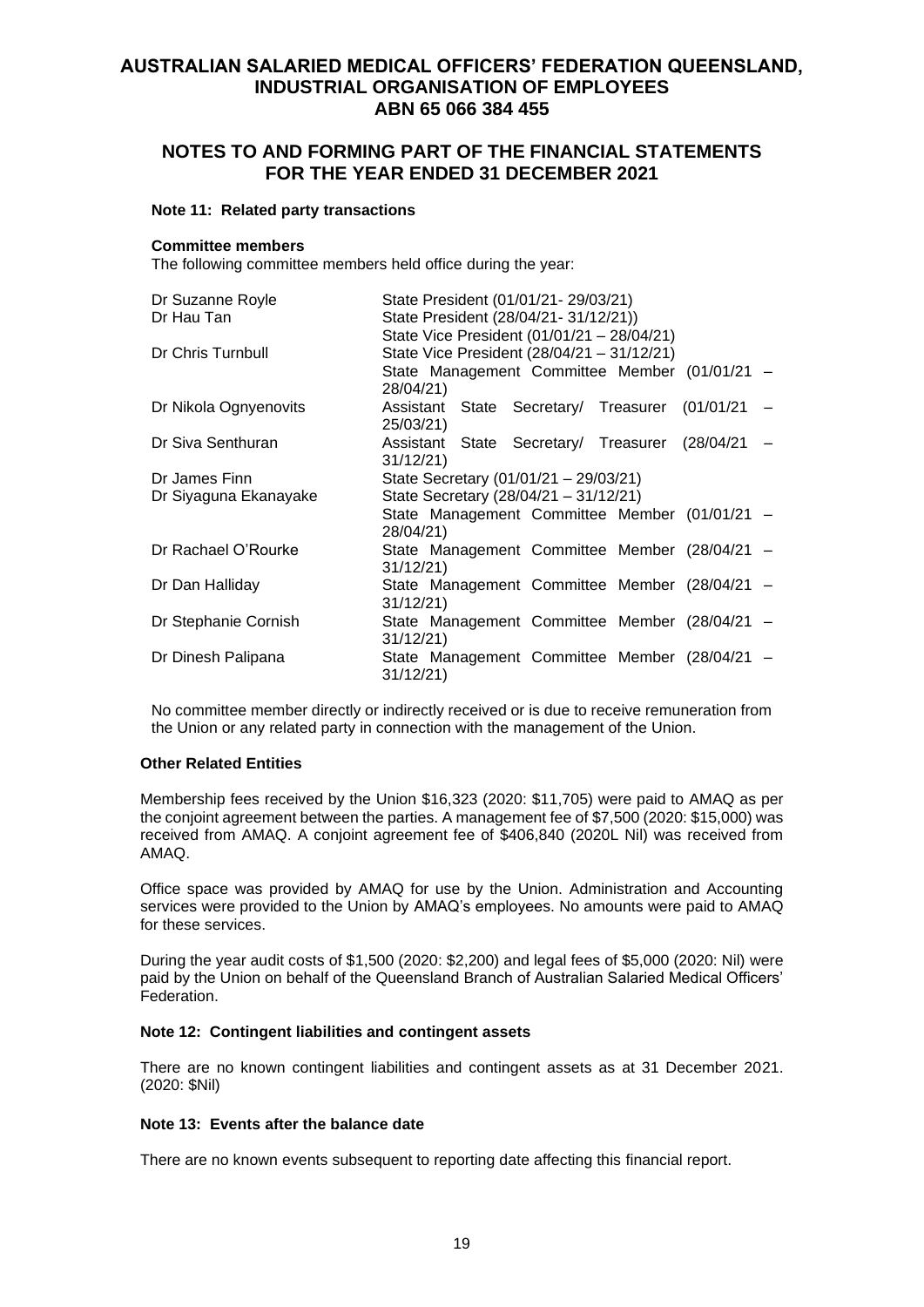# **NOTES TO AND FORMING PART OF THE FINANCIAL STATEMENTS FOR THE YEAR ENDED 31 DECEMBER 2021**

#### **Note 14: Fair Values**

The fair values of the current and non-current assets held by the Union are the same as the carrying amounts disclosed in these financial statements. The carrying amounts represent the amounts that Union expects to receive if the assets were realised at the balance date.

### **Note 15: Financial Risk Management**

The Union's financial instruments are limited to cash at bank, accounts receivable and accounts payable.

The committee has policies in place to ensure that the Union is not exposed to financial risk.

At the end of the financial year the Union has no material exposure to interest rate, liquidity and credit risk within the financial instruments held.

### **Note 16: Information to be Provided**

In accordance with the requirements of the *Industrial Relations Act 2016*, the attention of members is drawn to the provisions of subsections (1), (2) and (3) of section 787, which reads as follows:

Information to be provided to members or the Registrar.

- (1) A member of a reporting unit, or the registrar, may apply to the reporting unit for stated information, prescribed by regulation, about the reporting unit to be made available to the person making the application.
- (2) The application must—
	- (a) be in writing; and
	- (b) state the period, which must be at least 14 days after the application is made, within which the information must be made available; and
	- (c) state the way in which the information must be made available.
- (3) The reporting unit must comply with an application made under subsection (1).

### **Note 17: Administration of Financial Affairs by a Third Party**

The Management Committee manages the affairs of ASMOFQ.

ASMOFQ utilises the services of The Queensland Branch of Australian Medical Association Limited (AMAQ) to:

- a) receive the ASMOFQ bank statements;
- b) prepare reports for presentation to the Management Committee; and
- c) assistance with other secretariat matters, and
- d) provide industrial staff and services to promote the interest of ASMOFQ

Under the agreement entered into with the AMAQ these services are provided free of charge to the Union.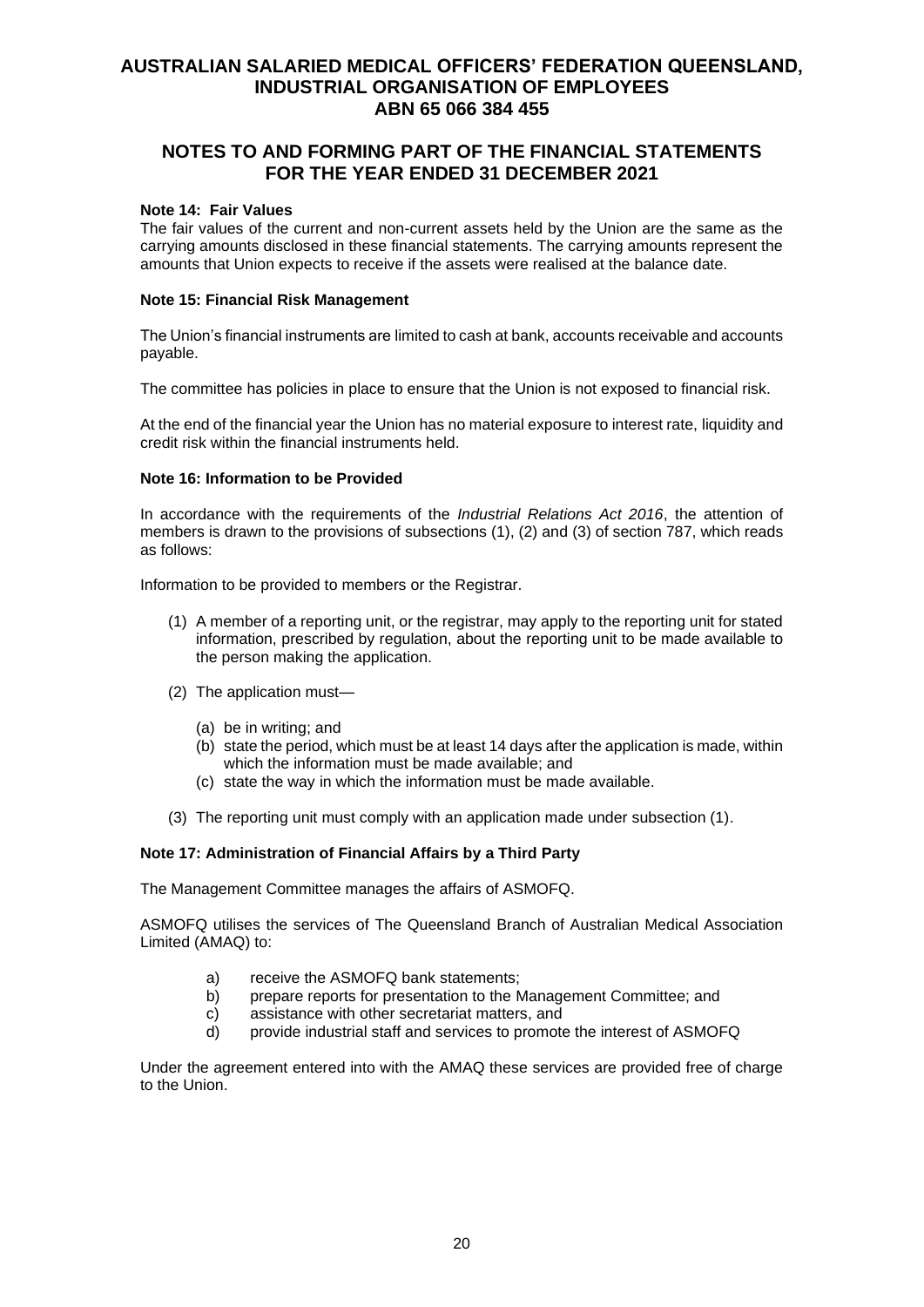# **NOTES TO AND FORMING PART OF THE FINANCIAL STATEMENTS FOR THE YEAR ENDED 31 DECEMBER 2021**

### **Note 18: Union Details**

The principal place of business of the union is:

Australian Salaried Medical Officers' Federation Queensland, Industrial Organisation of Employees 88 L'Estrange Tce Kelvin Grove QLD 4059

### **Note 19: Conjoint Agreement**

As identified at Note 17 – Administration of Financial Affairs, by a Third Party, ASMOFQ utilises the services of the AMAQ. However, during the year the following events occurred:

- The Committee of Management terminated the old Conjoint Agreement with the AMAQ (December 2020)
- The new Conjoint Agreement was entered into during the year which provides for annual payment of funds of up to \$445,000 (plus GST) to be made to ASMOFQ.
- The new Conjoint Agreement is for a period of up to 3 years ending in 2023.
- The new Conjoint Agreement provides for the AMAQ to undertake such compliance functions as maintenance of a membership register, assistance on industrial matters for joint members etc.

Having regard to these factors, the Committee of Management are of the opinion that the basis upon which the accounts are presented is appropriate in the circumstances. Accordingly, no adjustments have been made relating to the recoverability and classification of recorded assets amounts and classification of liabilities that might be necessary should the entity not continue as a going concern.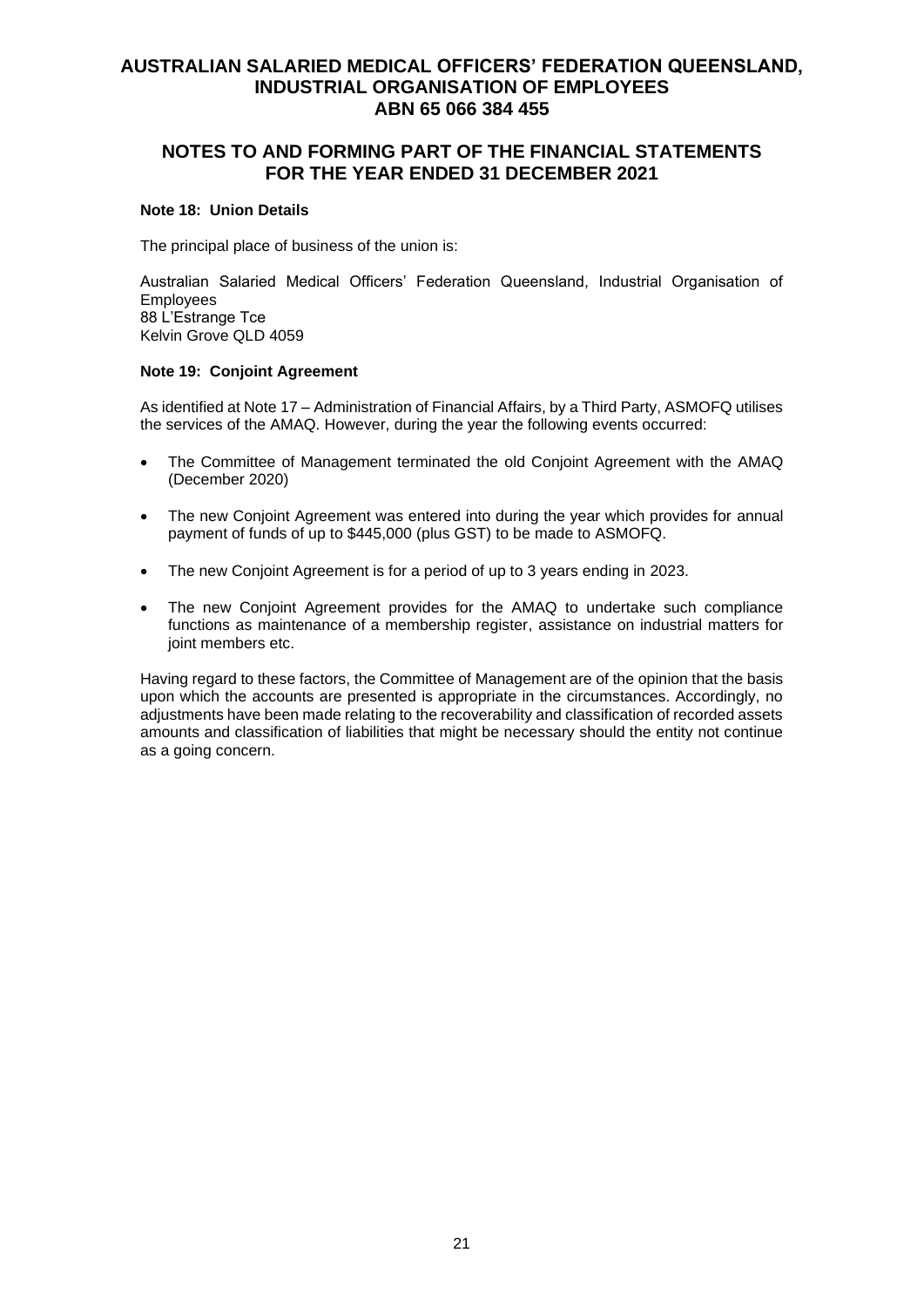# **CERTIFICATE BY MANAGEMENT COMMITTEE**

On 11 May 2022 the Committee of Management of the Australian Salaried Medical Officers' Federation Queensland, Industrial Organisation of Employees passed the following resolution to the General Purpose Financial statements (GPFR) of the reporting unit for the financial year ended 31 December 2021.

The Committee of Management declares in relation to the GPFR that in its opinion:

- (a) the financial statements and notes comply with the Australian Accounting Standards;
- (b) the financial statements and notes comply with the reporting guidelines of the Registrar;
- (c) the financial statements and notes give a true and fair view of the financial performance, financial position and cash flows of the Union for the financial year to which they relate;
- (d) there are reasonable grounds to believe that the Union will be able to pay its debts as and when they become due and payable; and
- (e) during the financial year to which the GPFR relates and since the end of that year:
- i. meetings of the Committee of Management were held in accordance with the rules of the organisation and the rules of the Union concerned; and
- ii. the financial affairs of the Union have been managed in accordance with the rules of the organisation;
- iii. the financial records of the Union have been kept and maintained in accordance with the Act;
- iv. where the organisation consists of two or more reporting units, the financial records of the reporting unit have been kept, as far as practicable, in a consistent manner to each of the other reporting units of the organisation;
- v. where information has been sought in any request of a member of the reporting unit or Registrar duly made under section 787 of the Act, that information has been provided to the member or Registrar; and
- vi. there have been no orders for inspection of financial records made by the Queensland Industrial Relations Commission under section 788 of the Act during the year.
- (f) No revenue has been derived from undertaking recovery of wages activity during the reporting year.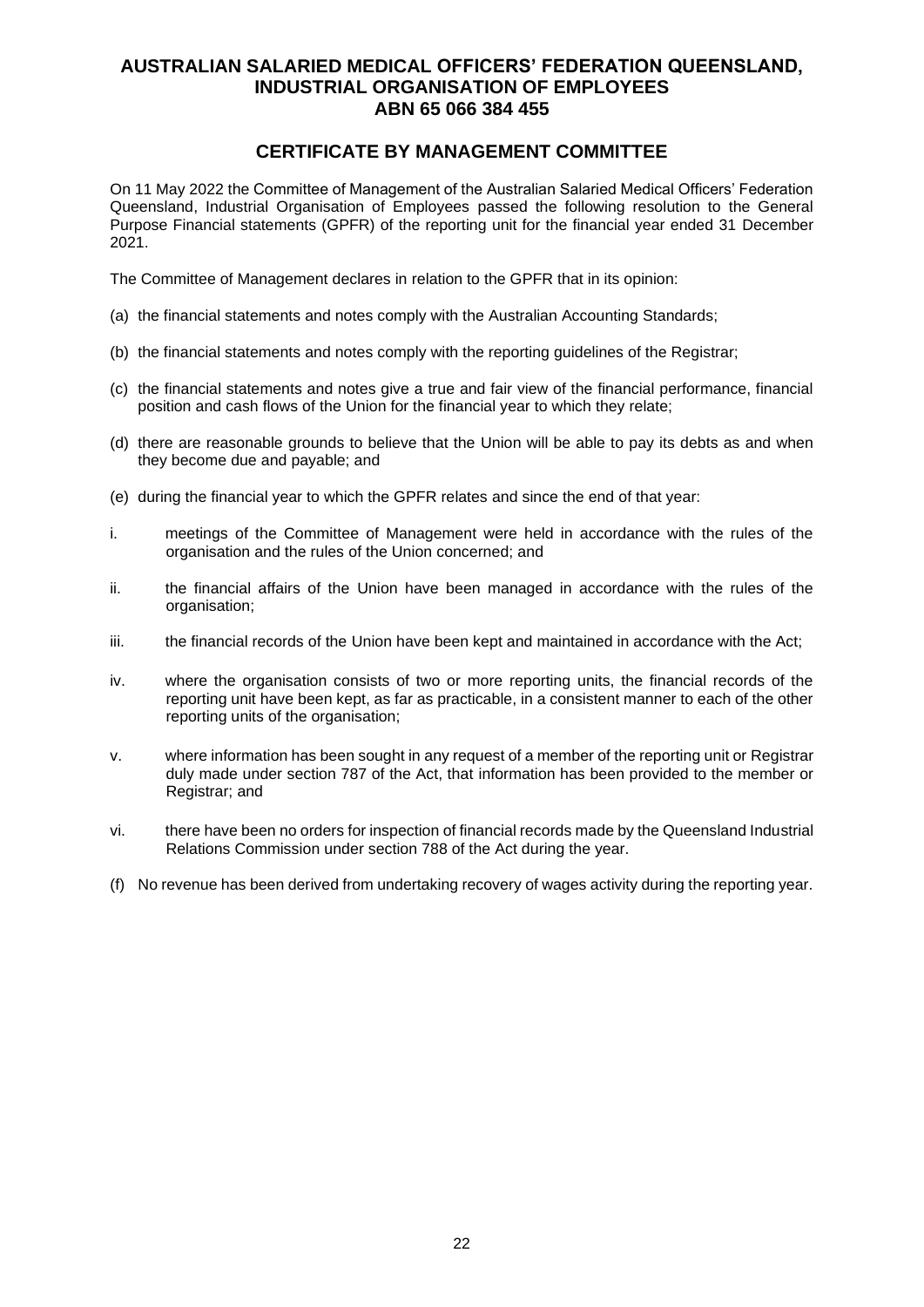# **CERTIFICATE BY MANAGEMENT COMMITTEE (CONTINUED)**

(g) The Union has complied with Section 741 of the Act – Financial Management Training, and in doing so confirm the following members have attended the necessary training:

| <b>Officer Name</b><br>Position |               | Date Training    | <b>Training Package</b> |
|---------------------------------|---------------|------------------|-------------------------|
|                                 |               | Completed        | Name                    |
| Dr Hau Tan                      | <b>State</b>  | 13 November 2018 | <b>ACTU Union</b>       |
|                                 | President     |                  | Governance              |
| Dr Christopher                  | Vice<br>State | 13 November 2018 | <b>ACTU Union</b>       |
| Andrew Turnbull                 | President     |                  | Governance              |
| Dr Siyaguna                     | <b>State</b>  | 13 November 2018 | <b>ACTU Union</b>       |
| Ekanayake                       | Secretary     |                  | Governance              |
| Dr Siva Senthuran               | State         | <b>TBA</b>       | TBA                     |
|                                 | Committee     |                  |                         |
|                                 | Member        |                  |                         |
| Dr Rachael                      | <b>State</b>  | <b>TBA</b>       | TBA                     |
| O'Rourke                        | Committee     |                  |                         |
|                                 | Member        |                  |                         |
| Dr Dan Halliday                 | State         | <b>TBA</b>       | <b>TBA</b>              |
|                                 | Committee     |                  |                         |
|                                 | Member        |                  |                         |
| Dr Stephanie                    | State         | <b>TBA</b>       | <b>TBA</b>              |
| Cornish                         | Committee     |                  |                         |
|                                 | Member        |                  |                         |
| Dr Dinesh Palipana              | State         | <b>TBA</b>       | <b>TBA</b>              |
|                                 | Committee     |                  |                         |
|                                 | Member        |                  |                         |

This declaration is made in accordance with a resolution of the Committee of Management.

<u>Zan jep</u>hore

**Dr Siyaguna Ekanayake State Secretary**

**11 May 2022**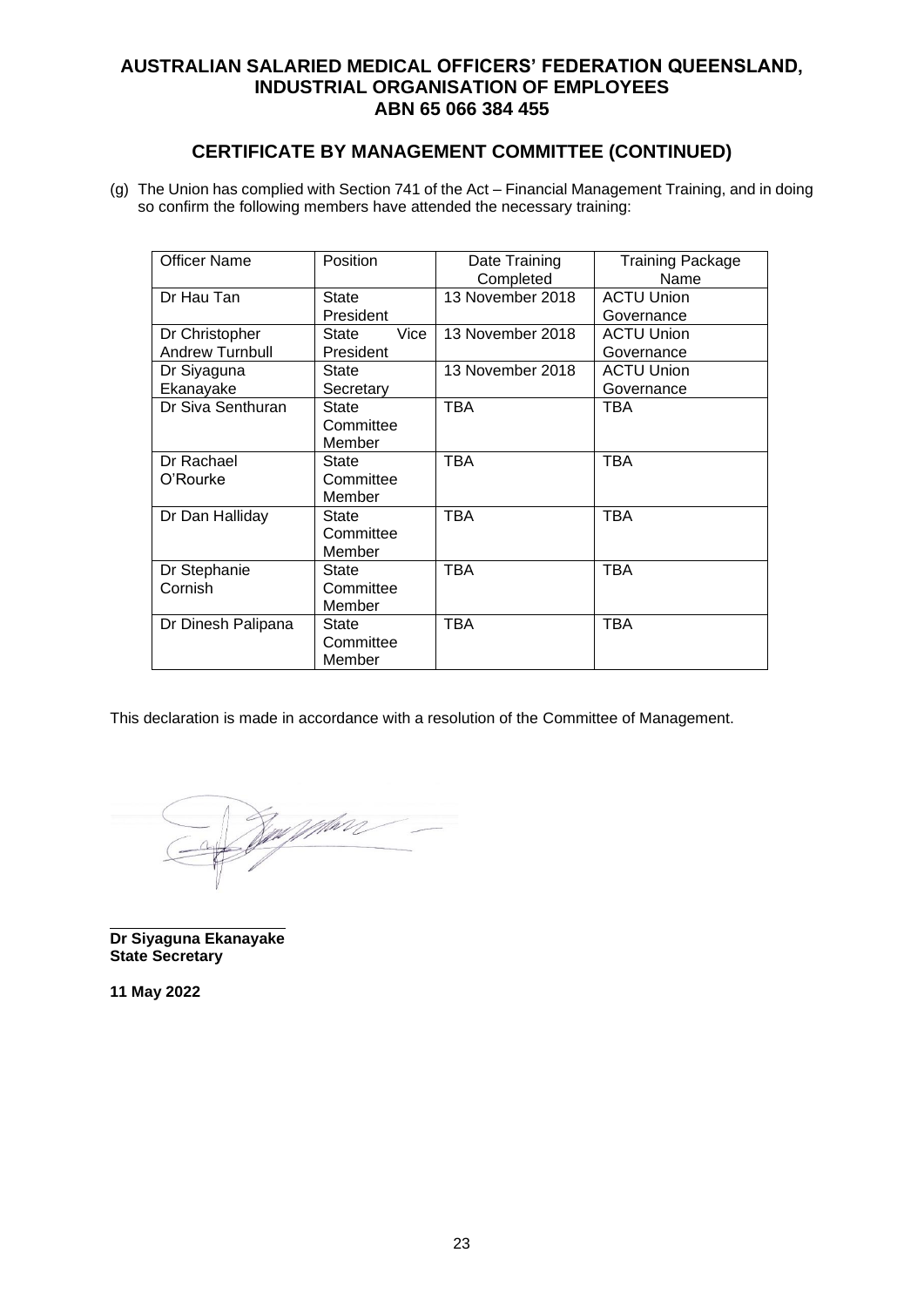

#### accountants + auditors

Level 1, 200 Mary Street **GPO Box 1087** Brisbane OLD 4001 Australia t. +61 7 3002 4800

# Independent Audit Report to the Members of the Australian Salaried Medical f. +61 7 3229 5603 Officers' Federation Queensland, Industrial Organisation of Employees

Gold Coast t. +61 7 5591 1661 f. +61 7 5591 1772

# Report on the Audit of the Financial Report

#### Opinion

e. info@mgisg.com.au w. www.mgisg.com.au

We have audited the financial report of the Australian Salaried Medical Officers' Federation Queensland, Industrial Organisation of Employees (the Union), which comprises the statement of financial position as at 31 December 2021, the statement comprehensive income, statement of changes in equity and statement of cash flows for the year ended, notes to the financial statements, including a summary of significant accounting policies; and the certificate by management committee.

In our opinion, the accompanying financial report presents fairly, in all material aspects, the financial position of the Australian Salaried Medical Officers' Federation Queensland, Industrial Organisation of employees as at 31 December 2021, and its financial performance and its cash flows for the year ended on that date in accordance with:

- a) the Tier 1 requirements of the Australian Accounting Standards; and
- b) any other requirements imposed by the Reporting Guidelines or Part 11 of Chapter 12 of the Industrial Relations Act 2016 (the Act).

We declare that management's use of the going concern basis in the preparation of the financial statements of the Union is appropriate.

#### Basis for Opinion

We conducted our audit in accordance with Australian Auditing Standards. Our responsibilities under those standards are further described in the Auditor's Responsibilities for the Audit of the Financial Report section of our report. We are independent of the Union in accordance with the ethical requirements of the Accounting Professional and Ethical Standards Board's APES 110 Code of Ethics for Professional Accountants (the Code) that are relevant to our audit of the financial report in Australia. We have also fulfilled our other ethical responsibilities in accordance with the Code.

We believe that the audit evidence we have obtained is sufficient and appropriate to provide a basis for our opinion.

### Inherent Uncertainty Regarding Signing of New Conjoint Agreement

We draw attention to Note 17, which describes the termination of the Conjoint Agreement and the delay in finalisation of a replacement agreement. Our opinion is not modified in respect of this matter.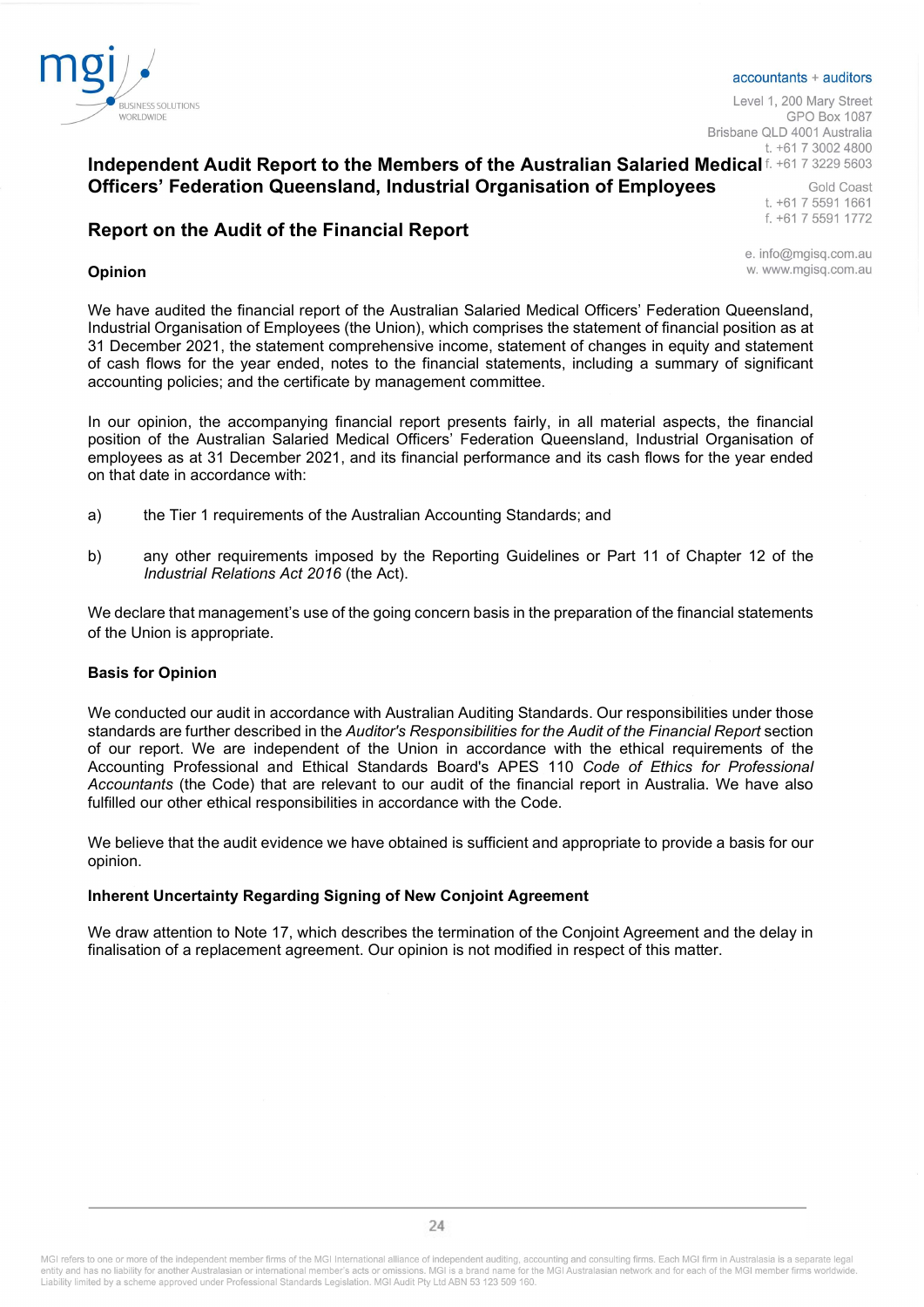### Information Other than the Financial Report and Auditor's Report Thereon

The Management Committee is responsible for the other information. The other information obtained at the date of this auditor's report is in the Operating Report accompanying the financial report.

Our opinion on the financial report does not cover the other information and accordingly we do not express any form of assurance conclusion thereon.

In connection with our audit of the financial report, our responsibility is to read the other information and, in doing so, consider whether the other information is materially inconsistent with the financial report or my knowledge obtained in the audit or otherwise appears to be materially misstated. If, based on the work we have performed, we conclude that there is a material misstatement of this other information, we are required to report that fact. We have nothing to report in this regard.

### Responsibilities of Management Committee for the Financial Report

The Management Committee of the Union is responsible for the preparation of the financial report that gives a true and fair view in accordance with Australian Accounting Standards and the Act, and for such internal control as the Management Committee determine is necessary to enable the preparation of the financial report that gives a true and fair view and is free from material misstatement, whether due to fraud or error.

In preparing the financial report, the Management Committee is responsible for assessing the Union's ability to continue as a going concern, disclosing, as applicable, matters related to going concern and using the going concern basis of accounting unless the Management Committee either intend to liquidate the Union or to cease operations, or have no realistic alternative but to do so.

### Auditor's Responsibilities for the Audit of the Financial Report

Our objective is to obtain reasonable assurance about whether the financial report as a whole is free from material misstatement, whether due to fraud or error, and to issue an auditor's report that includes my opinion. Reasonable assurance is a high level of assurance, but is not a guarantee that an audit conducted in accordance with Australian Auditing Standards will always detect a material misstatement when it exists. Misstatements can arise from fraud or error and are considered material if, individually or in the aggregate, they could reasonably be expected to influence the economic decisions of users taken on the basis of the financial report.

As part of an audit in accordance with the Australian Auditing Standards, we exercise professional judgement and maintain professional scepticism throughout the audit. We also:

- Identify and assess the risks of material misstatement of the financial report, whether due to fraud or error, design and perform audit procedures responsive to those risks, and obtain audit evidence that is sufficient and appropriate to provide a basis for our opinion. The risk of not detecting a material misstatement resulting from fraud is higher than for one resulting from error, as fraud may involve collusion, forgery, intentional omissions, misrepresentations, or the override of internal control.
- Obtain an understanding of internal control relevant to the audit in order to design audit procedures that are appropriate in the circumstances, but not for the purpose of expressing an opinion on the effectiveness of the Union's internal control.
- Evaluate the appropriateness of accounting policies used and the reasonableness of accounting estimates and related disclosures made by the Management Committee.